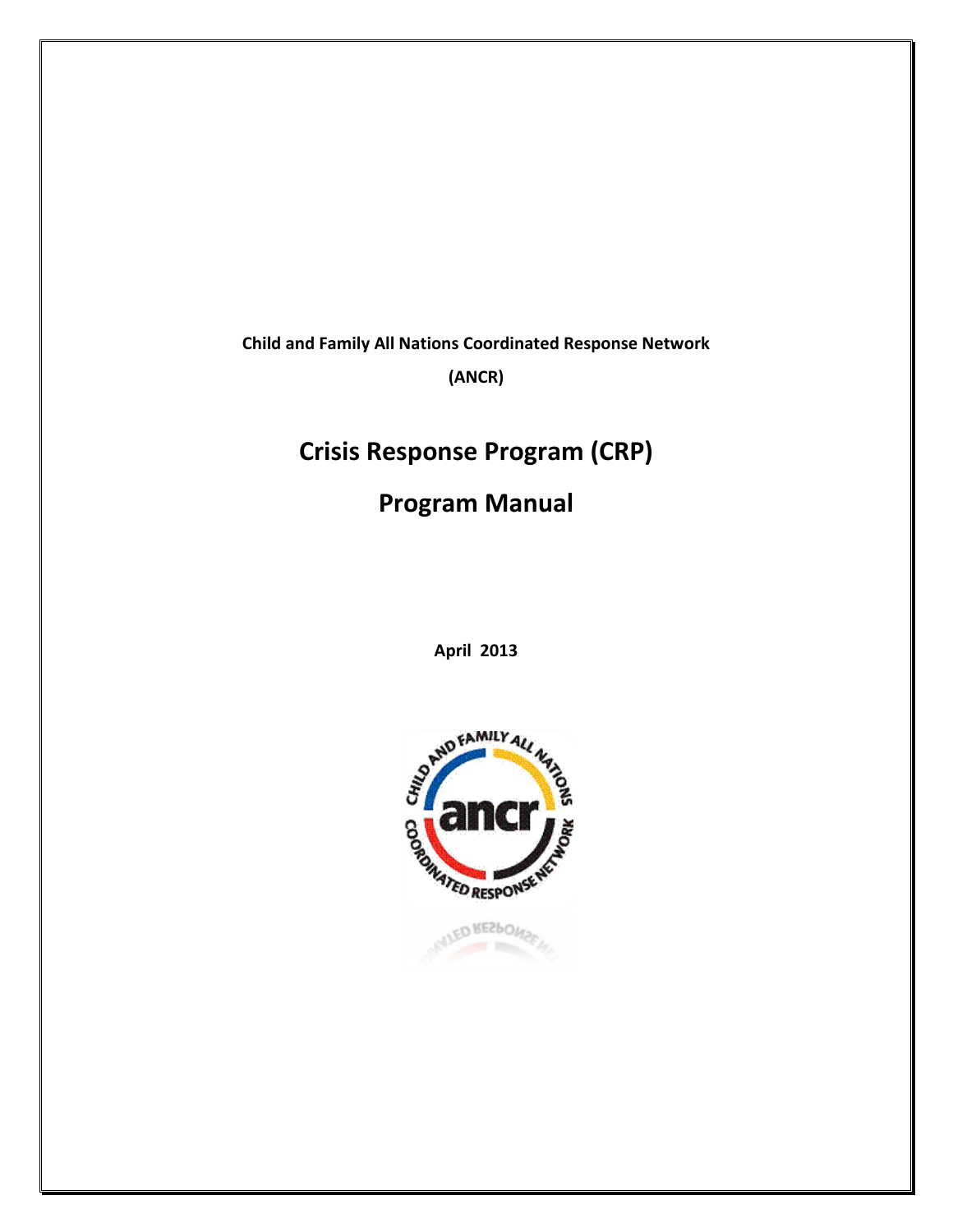# **Table of Contents**

| 1. |  |
|----|--|
| 2. |  |
| 3. |  |
|    |  |
|    |  |
|    |  |
|    |  |
|    |  |
|    |  |
|    |  |
|    |  |
|    |  |
|    |  |
|    |  |

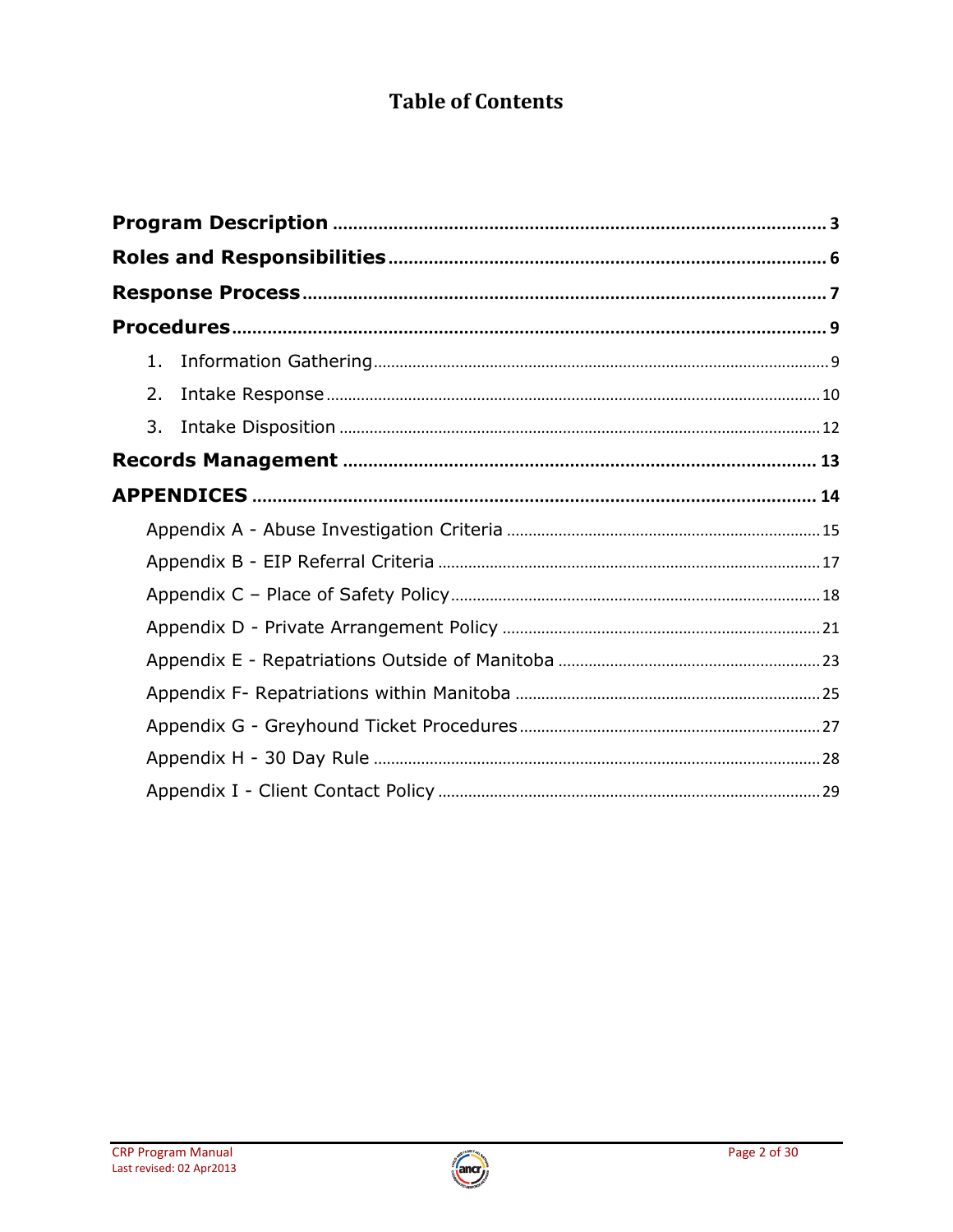# **Program Description**

In accordance with *The Child and Family Services Authorities Act*, Section 21(1) and the Joint Intake and Emergency Services by Designated Agencies Regulation, Child and Family All Nations Coordinated Response Network (ANCR) is responsible to provide joint intake and emergency child and family services in Winnipeg, Headingley, and East and West St. Paul.

At ANCR, the Crisis Response Program (CRP) is responsible for providing the initial response for these services during regular working hours (Monday – Friday, 8:30 a.m. to 4:30 p.m.).

If, during the course of providing child and family services, the CRP determines that a person or family is currently receiving services from another agency or a child is currently in the care of another agency, the CRP will notify the agency involved and with that agency develop a plan for providing services. (If the child/family has been opened to another agency in the last 30 days – see Appendix H.)

With respect to child protection (under PART III of *The Child and Family Services Act*)*,* CRP determines whether a child is or might be in need of protection and, if so, ensures the immediate safety of the child through a safety assessment and child protection investigation.

### **Location**

The CRP is located within ANCR at 835 Portage Avenue, Winnipeg, Manitoba.

### **Staffing**

The CRP consists of 21 staff members, including:

- Program Manager  $-1$  (AHP and CRP)
- $\bullet$  Supervisors 2
- CRP Social Workers 14
- Administrative Support Worker  $-1$

#### **Goals**

- 1) To provide consultation to community members regarding potential child welfare matters.
- 2) To assess and screen whether children and families are eligible for services as provided under PART II of *The Child and Family Services Act*, and provide said services or refer for provision
- 3) To assess and screen whether children are in need of protection as provided under PART III of *The Child and Family Services Act*, and provide said services or refer for provision

#### **Objectives**

- Conduct the initial safety assessment on all calls and referrals on allegations of abuse or neglect.
- Provide intervention as well as crisis stabilization / crisis management services.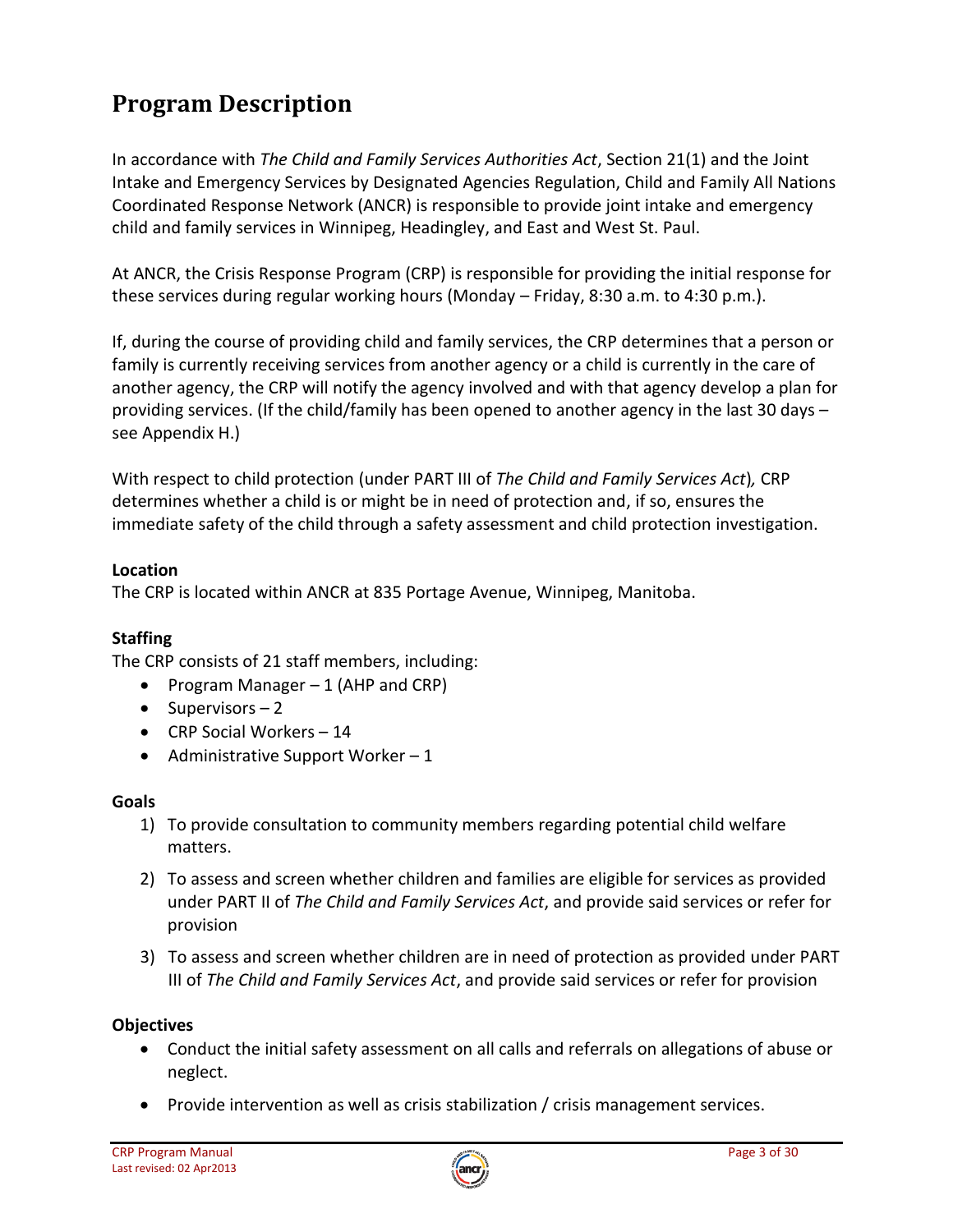- Refer to appropriate internal programs for further assessment and intervention as required.
- Communicate all case activity on open cases to ANCR and to our partner CFS agencies.
- Provide referrals/linkages to other relevant community programs and services as appropriate.

# **Key Functions and Activities**

- Open all new referrals utilizing the Intake Module.
- Assess and assign priority to all calls and all referrals.
- Gather and screen the intake information.
- Determine and record the reason for the call and source of referral.
- Determine whether the referral is eligible and/or appropriate for service by the CFS system.
- Complete safety assessment on all allegations of abuse or neglect that requires an immediate response.
- Determine appropriate response time
- Respond to all calls which present with an immediate child protection issue, with the exception of abuse referrals.
- Conduct assessments and complete referrals to
	- o the Early Intervention Program (for criteria see Appendix B)
	- o to the Abuse Investigations Program if abuse is identified as an issue (for criteria see Appendix A)
	- $\circ$  to Intake if further intervention and assessment is needed
	- o to the appropriate CFS agency on open cases
- Provide CFSIS and Intake Module (prior contact checks) information to other designated intake agencies as requested/needed.
- Complete referrals or linkages to alternative community programs.
- Complete the required documentation on the Intake Module.
- Log non-child-welfare intakes on the Intake Module for statistical purposes.
- Establish a strong working relationship with mandated CFS agencies in the jurisdiction.
- Establish a joint working relationship with other ANCR programs.
- Establish positive working relationships with key community collaterals (e.g. police, medical personnel, community agencies).
- Ensure a child welfare history has been completed on the family.
- Apprehend and place children as required.

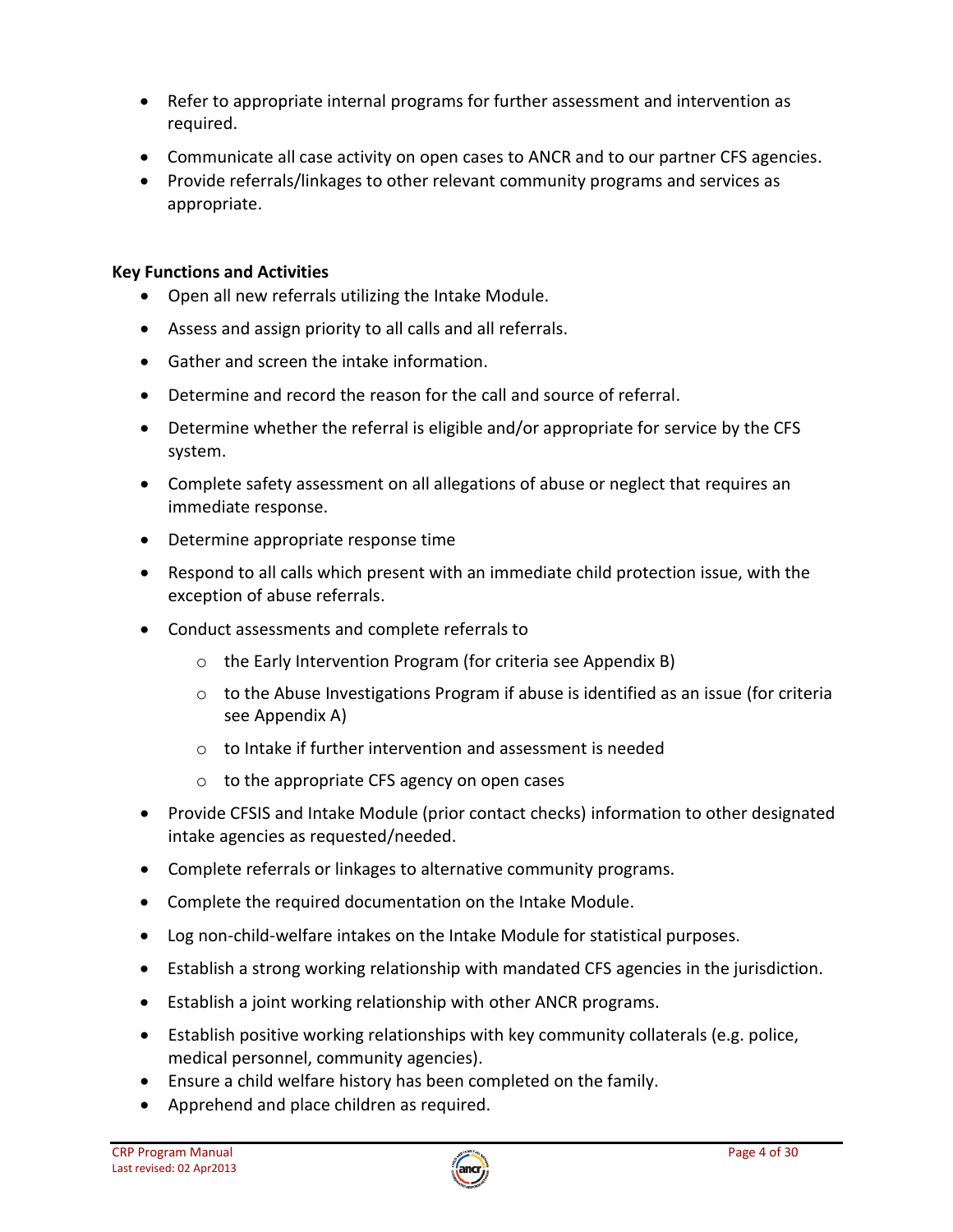- Complete required legal documentation when an apprehension of a child has occurred.
- Complete required documentation when a child is placed in a place of safety (Appendix C), or a private arrangement (Appendix D).

# **Operation and Organization**

The CRP is tasked with responding to all initial requests for service and/or all child protection referrals during normal working hours. Screening and assessment occurs on all requests for service. Requests for service come to the CRP of ANCR as: phone calls, e-mails, faxes, Cybertip referrals, regular mail, and walk-ins.

All intakes are screened to ensure that it is appropriate for a CFS system response. Once it is confirmed that a CFS response is warranted, the CRP social worker will continue the screening process, gathering needed information to determine the appropriate course of action. If it has been determined that an emergency response is warranted, the matter remains with CRP unless it is an abuse referral which will be referred immediately to the Abuse Investigations Program for follow up.

Two CRP teams rotate on a three day schedule. One team including two Screeners is responsible for all telephone screening which involves open intakes, log calls, referrals, assessments, consultations, etc. The second team is responsible to respond to all written internal/external referrals, walk-in clientele, emergency responses and field visits.

Once CRP has assessed the service request and determined that a further CFS response is warranted, an intake case is opened (documented on the Intake Module) and referred to the appropriate ANCR program for further assessment or service. These programs include: Intake Program, the Abuse Investigations Program, and the Early Intervention Program. Following assessment, if CRP determines that a further assessment is not required the information is documented on the IM and the intake is closed by CRP.

ANCR is also responsible for providing emergency support to other CFS agencies operating in the Winnipeg region when they are closed to observe a cultural holiday (e.g. Aboriginal holidays, Jewish holidays, etc.).

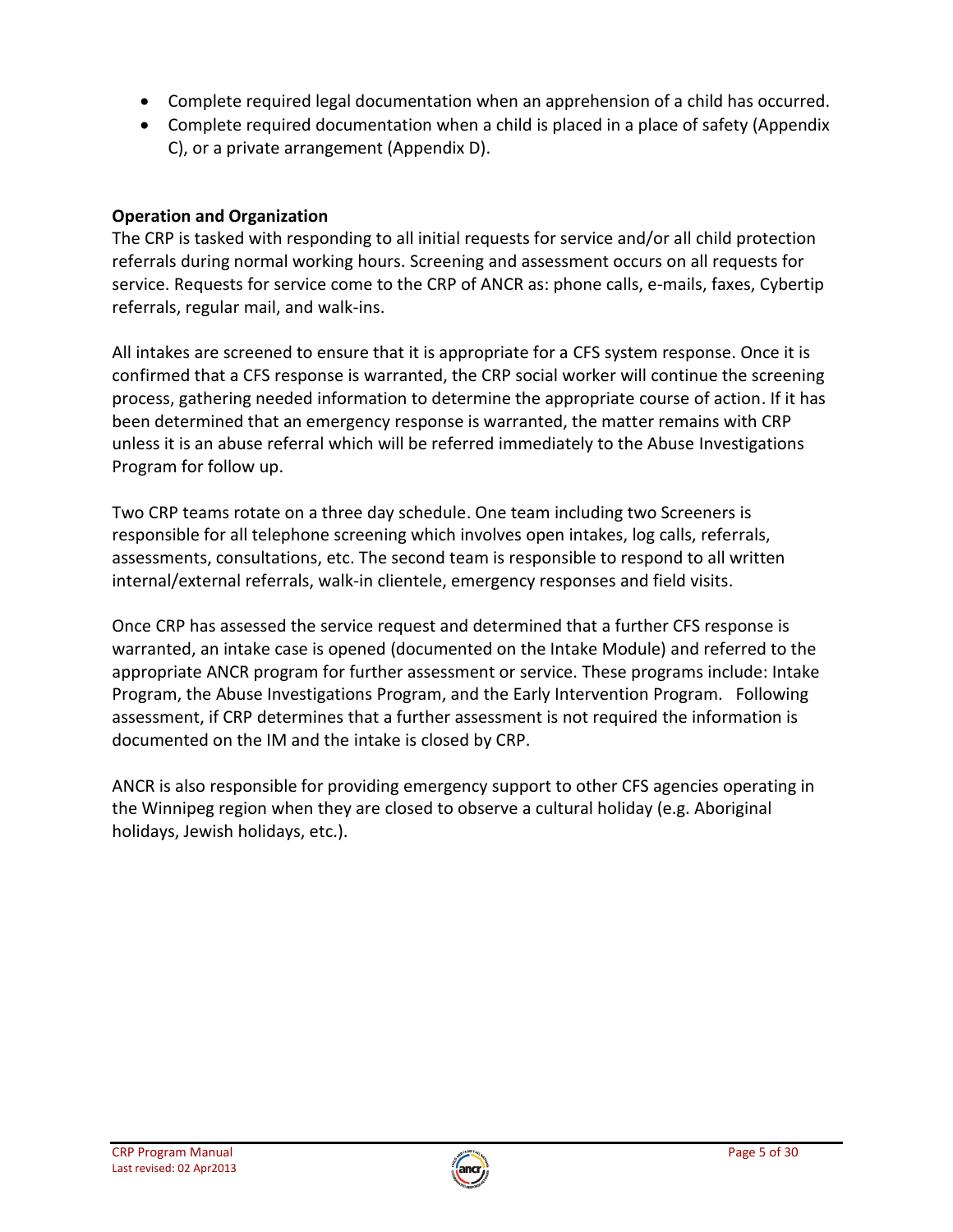# **Roles and Responsibilities**

All services delivered by ANCR CRP will be provided in accordance with the *Child and Family Services Act, Child and Family Services Authorities Act,* the **Joint Intake and Emergency Services by Designated Agencies Regulation, Child and Family Services Regulation** and the **Child and Family Services Standards Manual.**

The CRP is responsible to ensure that families receive appropriate and timely services, including protective services related to the abuse and neglect of children.

CRP social workers are expected to establish good working relationships with all collateral service agencies and all other involved mandated CFS Agencies and Authorities.

# **CRP Service Provisions**

The afterhour's reports that are not reviewed by the afterhour's supervisors are reviewed by the CRP supervisor to determine the intake disposition. If required, CRP will respond to matters referred by the After Hours Program (AHP) if the issue requires an immediate response or if further information gathering is required prior to further assignment within ANCR.

CRP concludes referrals within a 48 hour time frame when possible. The objective is to assess, intervene and determine appropriate case disposition either through closure or referral to the appropriate ANCR program for ongoing assessment or services as required.

CRP will respond to crises, assessing and intervening in situations where a child may be at acute child protection risk, as defined under the CFS Act. In cases assessed by the CRP to be an immediate, or within 24 hours response, CRP staff would be responsible for making the necessary contact(s) with the child/ren and any significant others. CRU would also complete the Safety Assessment and Safety Plan if required on the Intake Module and manage the crisis prior to referring the case to another ANCR program.

Emergency response related to physical and sexual abuse cases will be opened and directed to the ANCR Abuse Investigations Program.

CRP facilitates any request for repatriations (see Appendices E,F and G), providing there is no further Child Protection Assessment required by ANCR and can be completed within 24-48 hours from the time of assignment to CRP staff. If this cannot be facilitated within the 48 hours, then this request would be directed to Intake for follow up.

CRP responds to a request for information from ANCR closed protection files for other CFS Authorities for the purpose of a child and family services investigation.

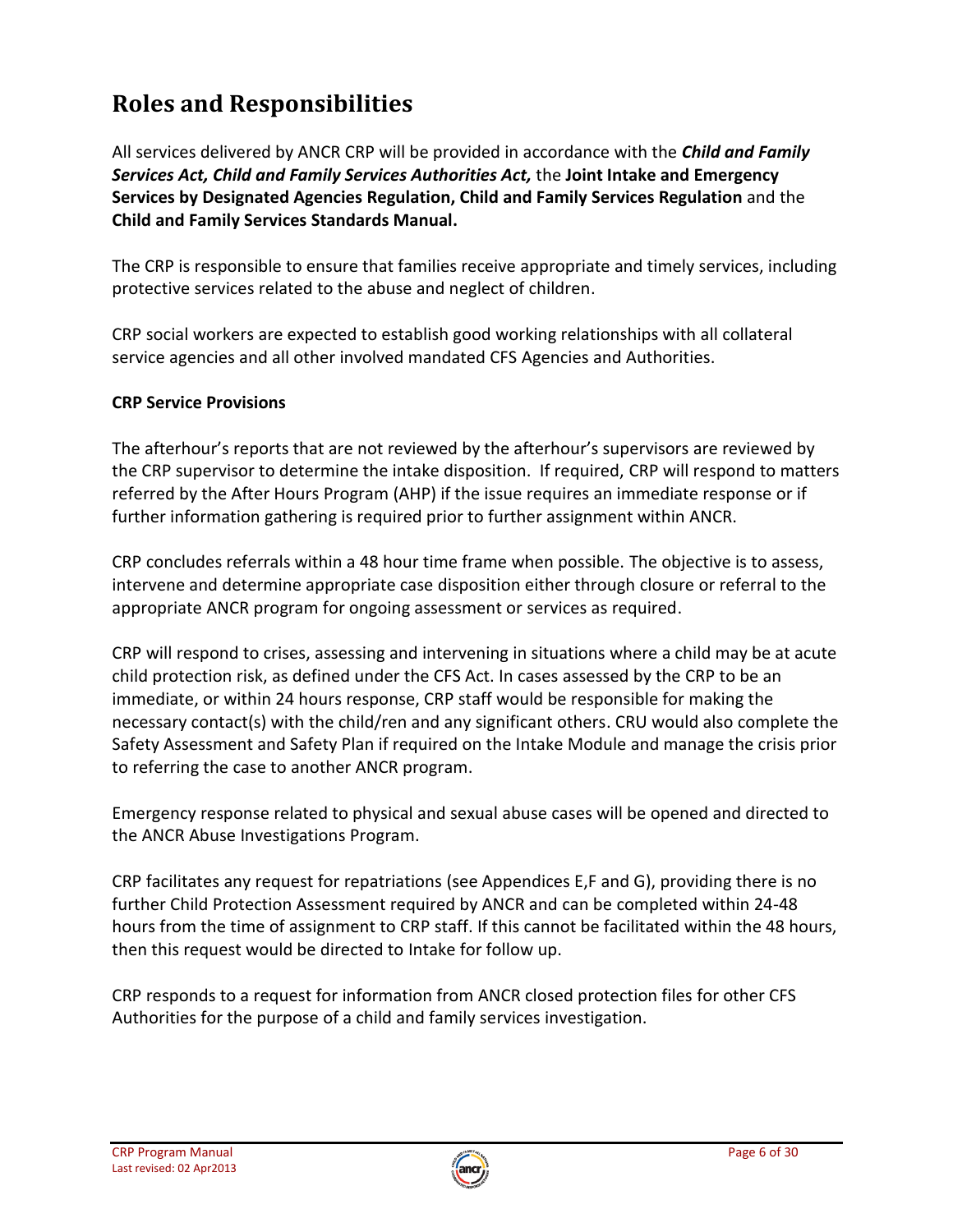# **Response Process**

The CRP processes all new intakes that come to ANCR, with the exception of external referrals to the Abuse Investigations Program and self-referrals to the ANCR resource centres.

# **New Cases**

The CRP responds to all calls and intakes coming to the attention of ANCR, whether by phone call, e-mail, fax, Cybertip, regular mail, or walk-in.

# **Open Cases**

Cases that are currently open to another CFS agency are immediately referred to that agency for service. If the Source of Referral (SOR) is a community collateral (i.e. police, school, medical, etc.), the caller is directed to the appropriate CFS agency and worker.

If the SOR is a community member or anonymous, the information is gathered and entered into the Intake Module (IM), the assigned CRP social worker attempts to connect with the social worker by telephone to inform them that the information is forth coming. If they are unable to connect with the social worker in a non-emergent circumstance, a message is left for them with their CFS agency. If deemed to be an urgent matter, the CRP will connect with a social worker or supervisor to ensure they receive the information. The intake is then concluded, approved by the CRP supervisor and finalized by the CRP administrative support worker. The intake is attached to the receiving agency's CFSIS case and a copy of the Intake report is faxed to their attention at the receiving CFS agency. If the receiving CFS agency does not have an open CFSIS file, this is documented in the Intake Module as a case note and the intake is concluded as a non-electronic transfer.

If the matter requires an immediate response and the CRP social worker is unable to connect with the open CFS agency, the CRP social worker will provide the necessary intervention to ensure the safety of the children involved and then refer the matter to the appropriate CFS agency.

# **Apprehensions from the After Hours Program**

All new referrals or open cases that involve the apprehension of children are referred to Intake for further assessment and service provision.

# **Cases closed for less than 30 days:**

Cases that have been closed for less than 30 days are treated as open cases by ANCR. If CRP receives a referral on a case which has been closed for less than 30 days, the matter is referred to the CFS agency or intake team that most recently closed the case. The information is entered into the Intake Module and the assigned CRP social worker attempts to connect with the previous social worker by telephone to inform them that the information is forth coming. If they are unable to connect with the social worker directly, the CRP social worker speaks with a social worker that can take the information and respond. The intake is then concluded, approved by the CRP supervisor and finalized by the CRP administrative support worker. The

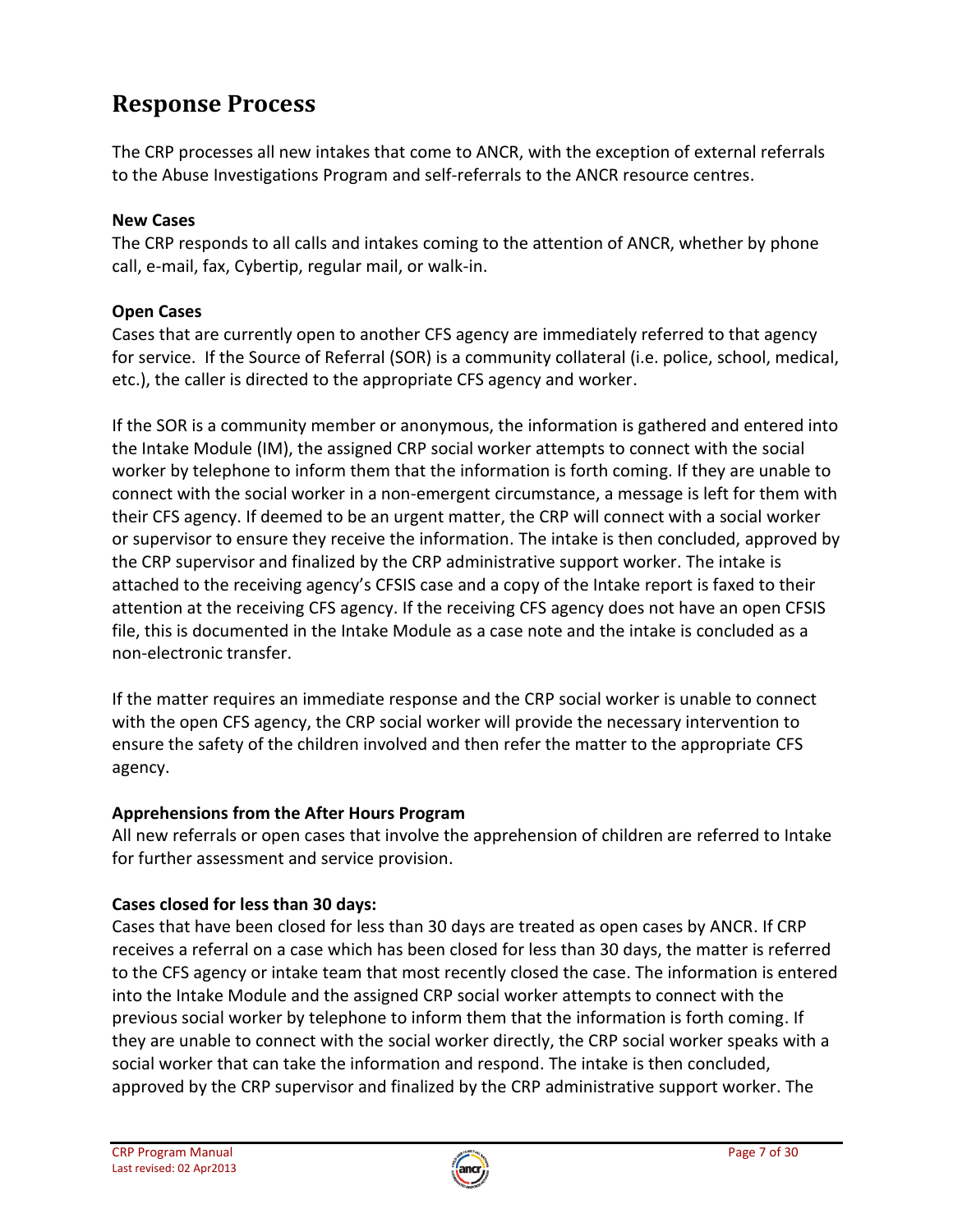intake is attached to the receiving CFS agency's CFSIS case and a copy of the Intake report is faxed to their attention at the receiving CFS agency. (See Appendix H)

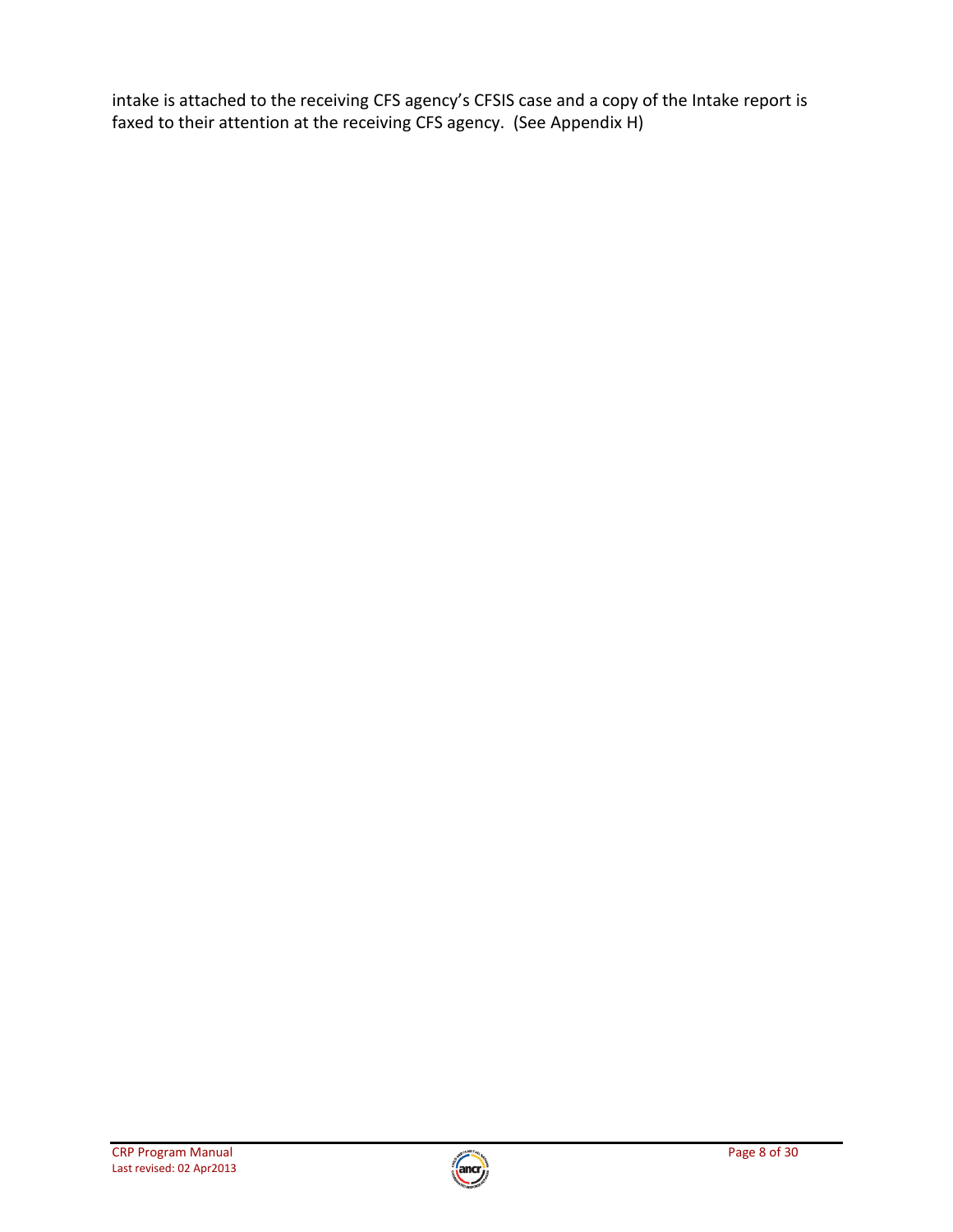# **Procedures**

The Intake process involves the gathering and screening of information to determine whether or not child and family services are necessary or appropriate. The intake process involves three stages: information gathering, intake response and intake disposition.

# 1. Information Gathering

**Referral Information** - The CRP social worker obtains information from the referral source to determine whether the referral is appropriate for a child and family services agency or licensed adoption agency. Appropriate referrals relate to one or more of the following:

- $\circ$  a child who is or might be in need of protection
- o services to children and families within Winnipeg that cannot be provided more effectively by another human service
- $\circ$  a person under 18 who is pregnant or has just given birth
- $\circ$  a high risk adult expectant parent

**Requests for Other Services** - When preliminary information indicates that a request or referral is more appropriately provided by other human service organizations, the CRP social worker:

- o determines the reason for the referral and service requested
- $\circ$  records the referral date and time
- $\circ$  identifies other resources for the person when possible
- $\circ$  if it is a non-child-welfare matter, conclude the intake which is logged for information only on the IM

**General Inquiries** - When the CRP social worker receives an inquiry regarding agency services, including volunteer, homemaker, foster parent and adoption services, the worker:

- o determines the nature of the inquiry
- $\circ$  records the inquiry date and time
	- advises the person as to where he or she can obtain more detailed information including websites and office locations
- $\circ$  when appropriate, refers the person to the appropriate child and family services agency or licensed adoption agency, as the case may be
- $\circ$  the intake is logged for information purposes only

**Appropriate Referrals** - When preliminary information indicates that the referral is or may be appropriate for CFS, the CRP social worker:

- o determines the reason for the referral and service requested
- $\circ$  gathers and records preliminary information regarding possible risk to children and others and assesses response time and safety.
- $\circ$  gathers and records information on persons or family members involved and where they live
- o additional information is gathered from other collaterals regarding demographics and other relevant information if possible.

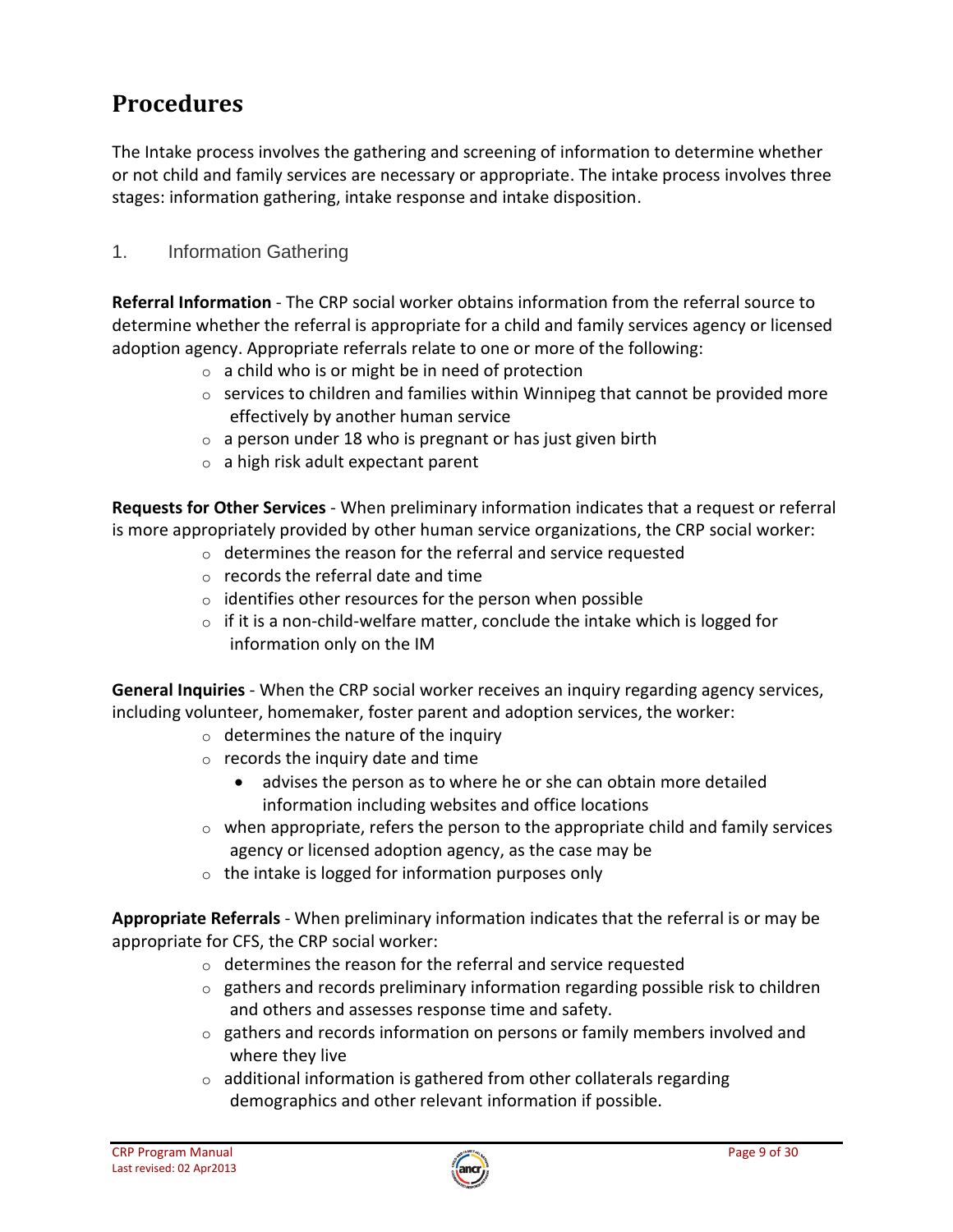**Prior Contact Checks** - The Social Worker conducts a prior contact check through CFSIS, the Intake Module and agency records to determine if a person or family is known to the system or agency or there is an open or closed case. All prior contact is documented prior to review by a Supervisor.

**Issue Identification** - The CRP social worker obtains information on the presenting issues. If the referral pertains to services under **Part II or Part III of** *the Child and Family Services Act*, the worker uses the Intake Module to identify and record the presenting issues and to determine the recommended intake response time. It is essential that all identified issues are recorded in the Intake Module; this means that there may be several different issues identified for each intake.

**Use of Intake Module Case Notes** - The CRP social worker records all other information gathered including any observations of the family or home environment in the case note section of the intake module.

# 2. Intake Response

**Intake Response Time** - Upon receiving a referral for services and identifying the presenting issues, the CRP social worker responds:

- **immediately / within the 24 hours** when a child may be at high risk of being in need of protection
- **within 48 hours** when a child may be at medium risk of being in need of protection.

**Safety Assessment/Safety Plan** - When the identified issues on a new referral requires a safety assessment the CRP worker will complete this prior to the intake being closed or referred to another program within ANCR. When a CRP worker completes a field on an allegation of abuse or neglect a safety assessment and safety plan, when required will be completed prior to an intake being closed or referred to another program within ANCR.

**Physical or Sexual Abuse** - When a referral involves an allegation that a child has been physically or sexually abused, the CRP social worker initiates a referral to the Abuse Investigations Program. (For criteria see appendix A) When the issue identified requires an immediate response, the CRP social worker immediately identifies this to the CRP supervisor. The report is reviewed immediately and the CRP supervisor consults with the Abuse Investigation Unit supervisor for assignment. A copy of the report is provided to the CRP supervisor. The report is finalized at CRP and referred to the appropriate Abuse Unit and/or Intake Program.

When the allegation concerns a person who works for an agency, child care facility or other residential care facility, the intake is generated and referred to the CRP supervisor who refers the matter to the provincial child abuse investigator at the Child Protection Branch under **[Section 18.6](http://web2.gov.mb.ca/laws/statutes/ccsm/c080e.php#18.6) of** *The Child and Family Services Act***.**

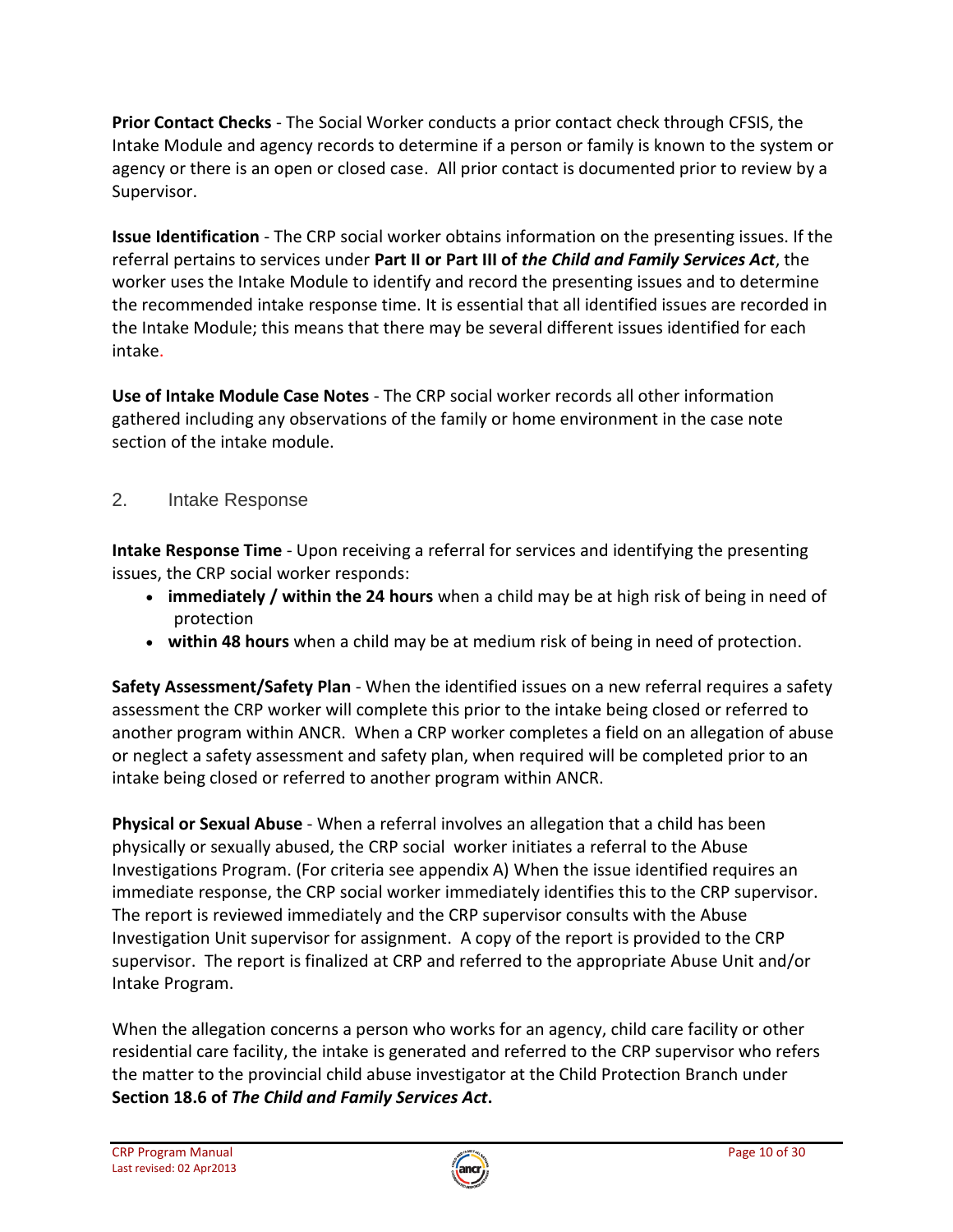**Use of Collaterals** - When necessary due to distance or circumstances, the Crisis Response Program social worker may confirm the immediate safety of any children through contact with and assistance from:

- o police
- o hospital
- o school
- $\circ$  individuals in the local community approved by the agency

The social worker provides information to collateral contacts in accordance with confidentiality provisions in subsection **76(3) of** *The Child and Family Services Act***.** 

**Review of Intake Reports** - The CRP supervisor reviews all intake reports on an ongoing basis. The CRP supervisor ensures that appropriate action has been taken, and all required documentation has been completed.

**Immediate Placement of Child** - When immediate out-of-home placement (licensed placement) of a child is required, the CRP social worker:

- o when possible, involves the family and child in the decision and choice of placement and assists them in making an informed choice by sharing nonidentifying information on potential caregivers
- $\circ$  involves other service providers or agency staff as necessary in identifying alternate caregivers
- o implements the preferred choice of the family and child when possible unless that choice is known to put the child at risk of requiring protection or is clearly not in the best interests of the child
- $\circ$  places the child in accordance with ANCR's place of safety or private arrangement policy ( see appendix C and D)

**Placement Priorities -** In deciding on a placement resource, the CRP social worker considers the following caregivers in order of priority:

- o immediate or extended family
- $\circ$  other families within the child's community of origin
- o former care givers
- o alternatives that meet the child's needs

# **Expectant Parent Services**

On expectant parent referrals, the CRP social worker gathers all information from the source of referral, completes a prior contact check, completes the previous child and family services history on the parent and her family of origin and identifies all relevant issues on the issue management screen. The referral is then forwarded to Intake, unless an immediate response is required.

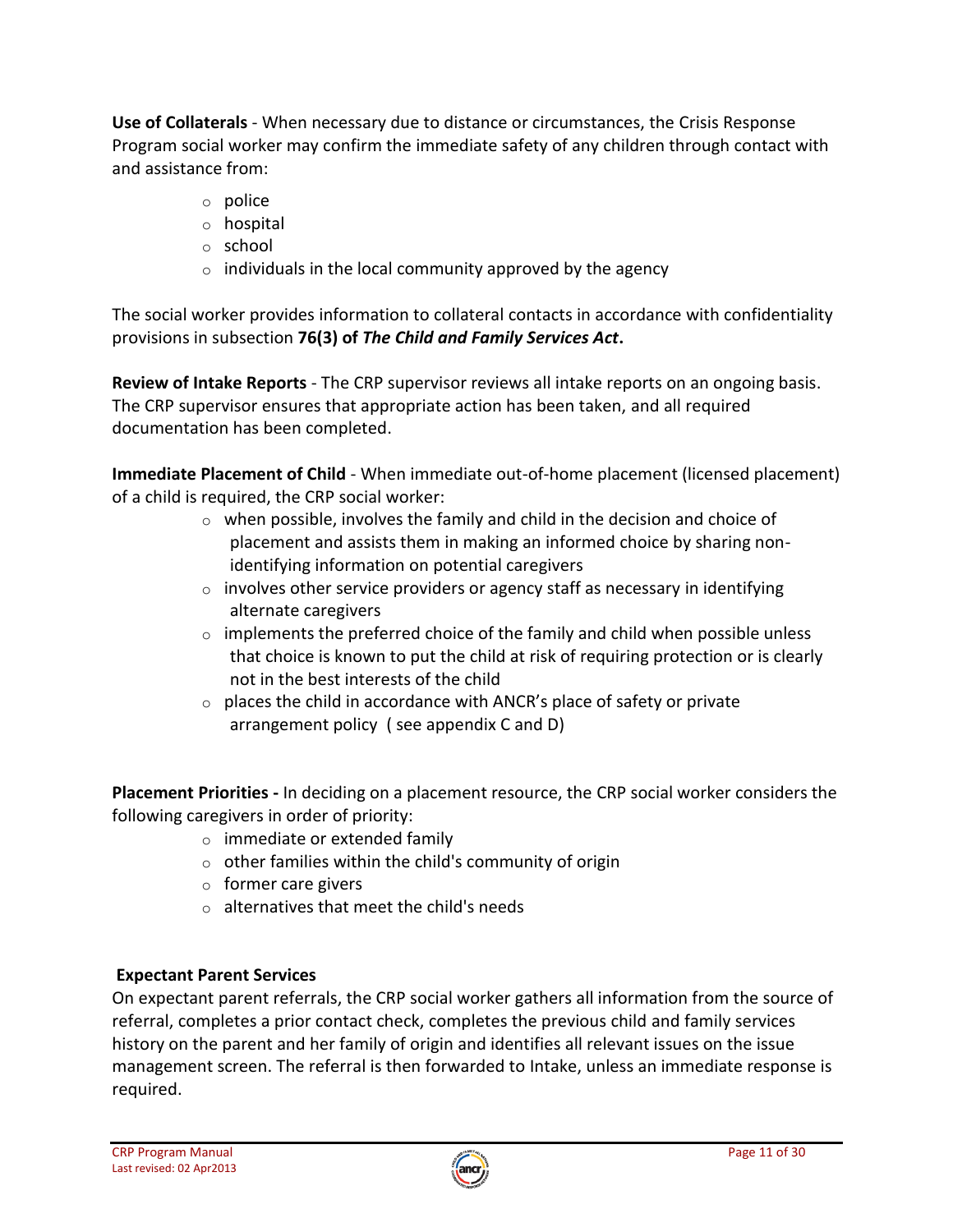# 3. Intake Disposition

**Crisis Response Social Worker recommendations** - On completing the intake report, the CRP social worker notifies the CRP supervisor (on an ongoing basis, or by end of the working day) with a recommendation to either open the case for further assessment and/or service by ANCR, or close the intake at the CRP level.

**Case Decision and Referral** – Upon receiving the intake, the CRP supervisor authorizes the recommendation of the social worker and submits the intake for finalization to the CRP administrative support worker. The case notes are finalized and referred to the appropriate ANCR program which includes the Abuse Investigations Program, Intake Program, Early Intervention Program or the second Crisis Response Unit.

**Case Closure –** Upon assessment completion it is determined that the intake can be closed without further intervention or assessment, CRP may decide a case can be closed. Cases closed at the CRP level must be signed off by a CRP supervisor and these cases must have a completed Probability of Future Harm and Safety Assessment attached when the referral was due to an allegation of abuse or neglect. Cases may be closed without completion of the Probability of Future Harm when the issue identified is invalid and the family does not have previous history with a child welfare agency. The case also needs to have complied with ANCR's client contact policy. (See Appendix I).

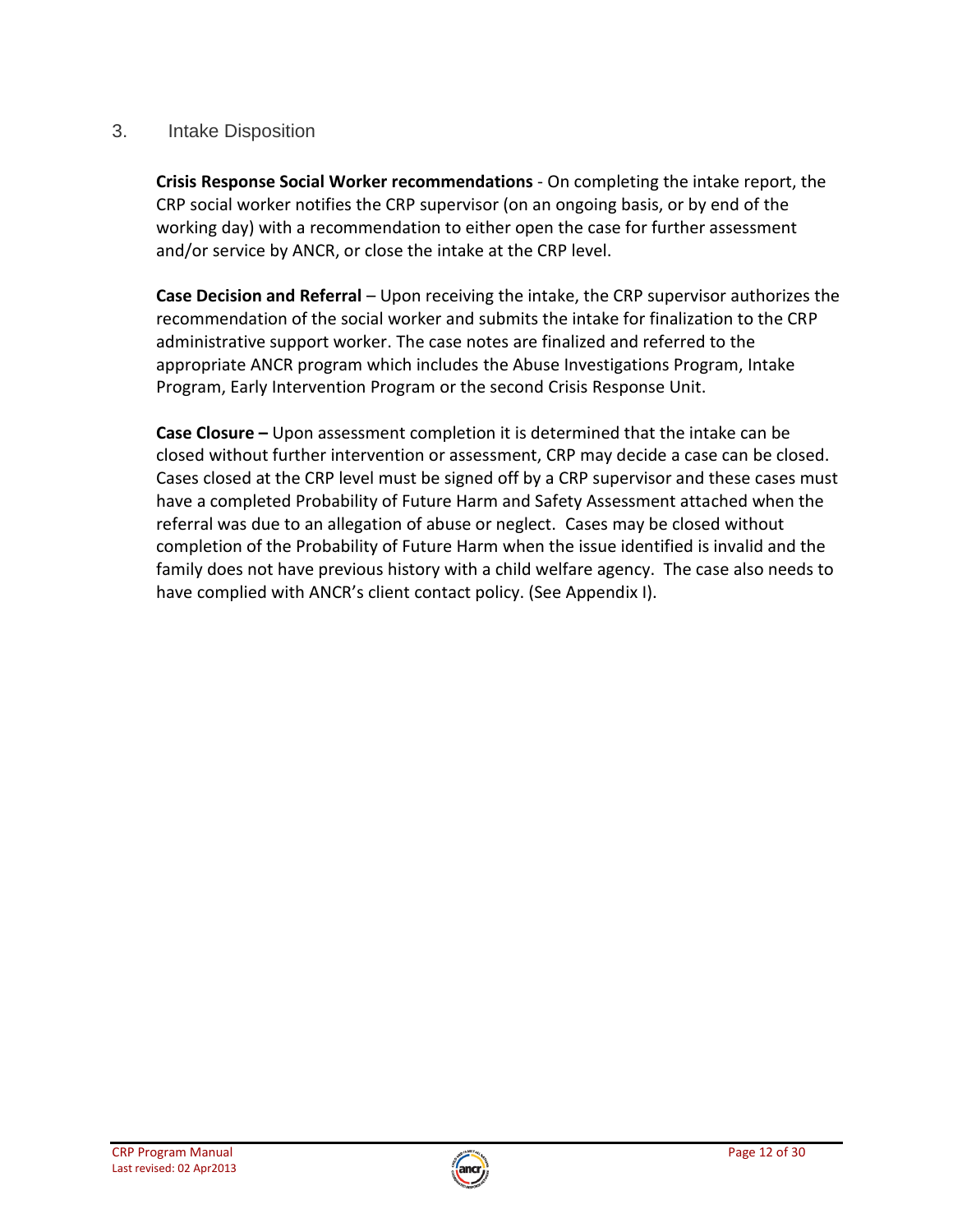# **Records Management**

In accordance with **the Manitoba Child and Family Service Standards**, ANCR uses the provincial automated Intake Module to record services provided to children and families. ANCR also uses the Child and Family Services Information System (CFSIS) for recording all services not included in the Intake Module, this includes child in care services, place of safety services and child abuse registry checks.

Upon request for service an intake is generated on the IM by CRP. IF the CRP determines that further assessment is required, the electronic and hard copy intake is assigned an ANCR file number and a labeled file folder (dummy file) ie. Last Name, First name and is then assigned to an Intake Program unit. All ANCR interventions and assessments are captured on the IM. Any collateral correspondence is put on the hard copy file. If a child is apprehended, a child in care (CIC) file is created on CFSIS, along with a physical file (green divided file folder) which is labeled Last name, First name, with the family's file number and a letter A, B, C, etc…depending on the child's relationship in the family (ie. oldest child is A, etc.).

Upon completion of service (closing), the IM file is concluded and if there is a physical file, it is stored in the ANCR file room. All CIC files have physical files.

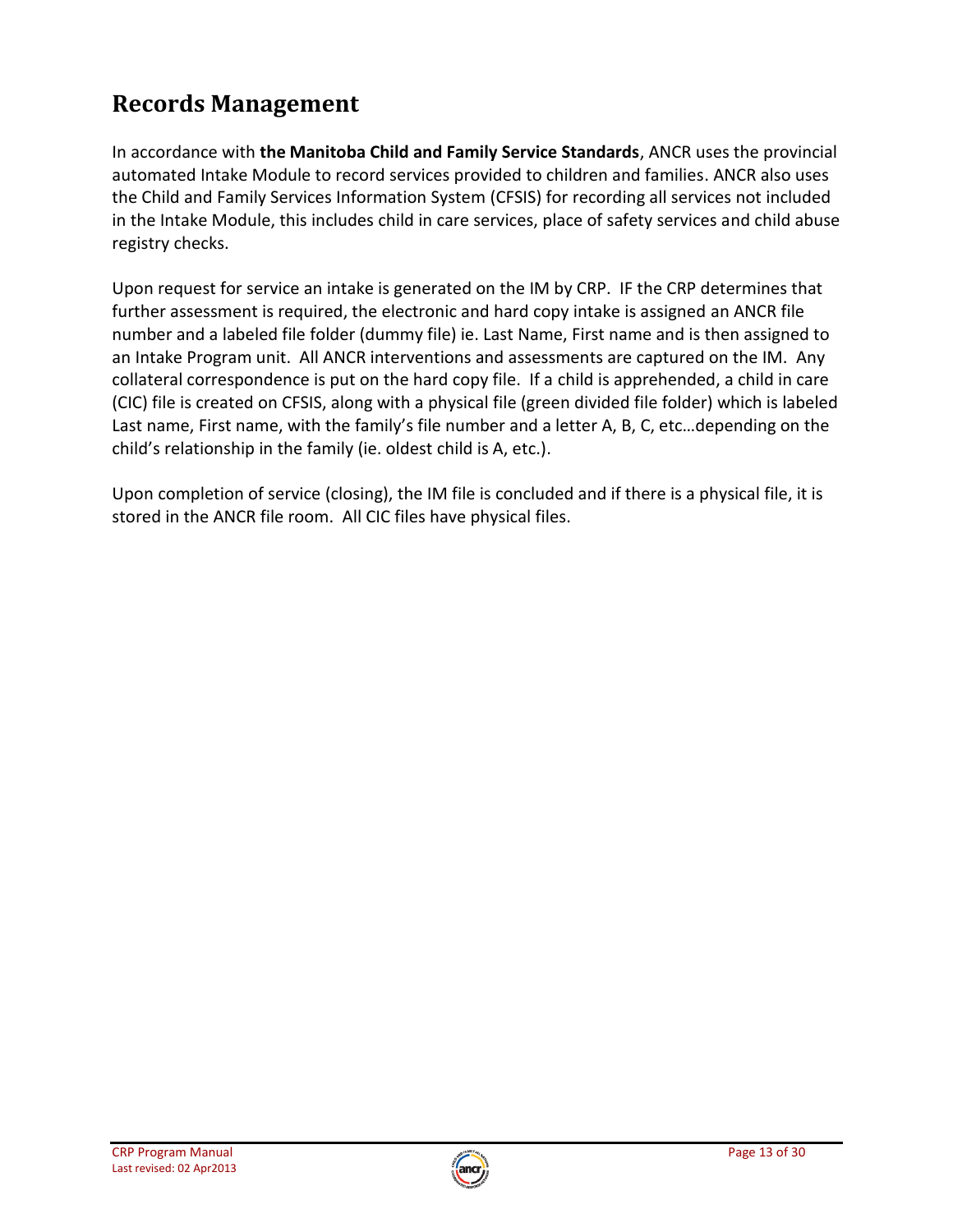# **APPENDICES**

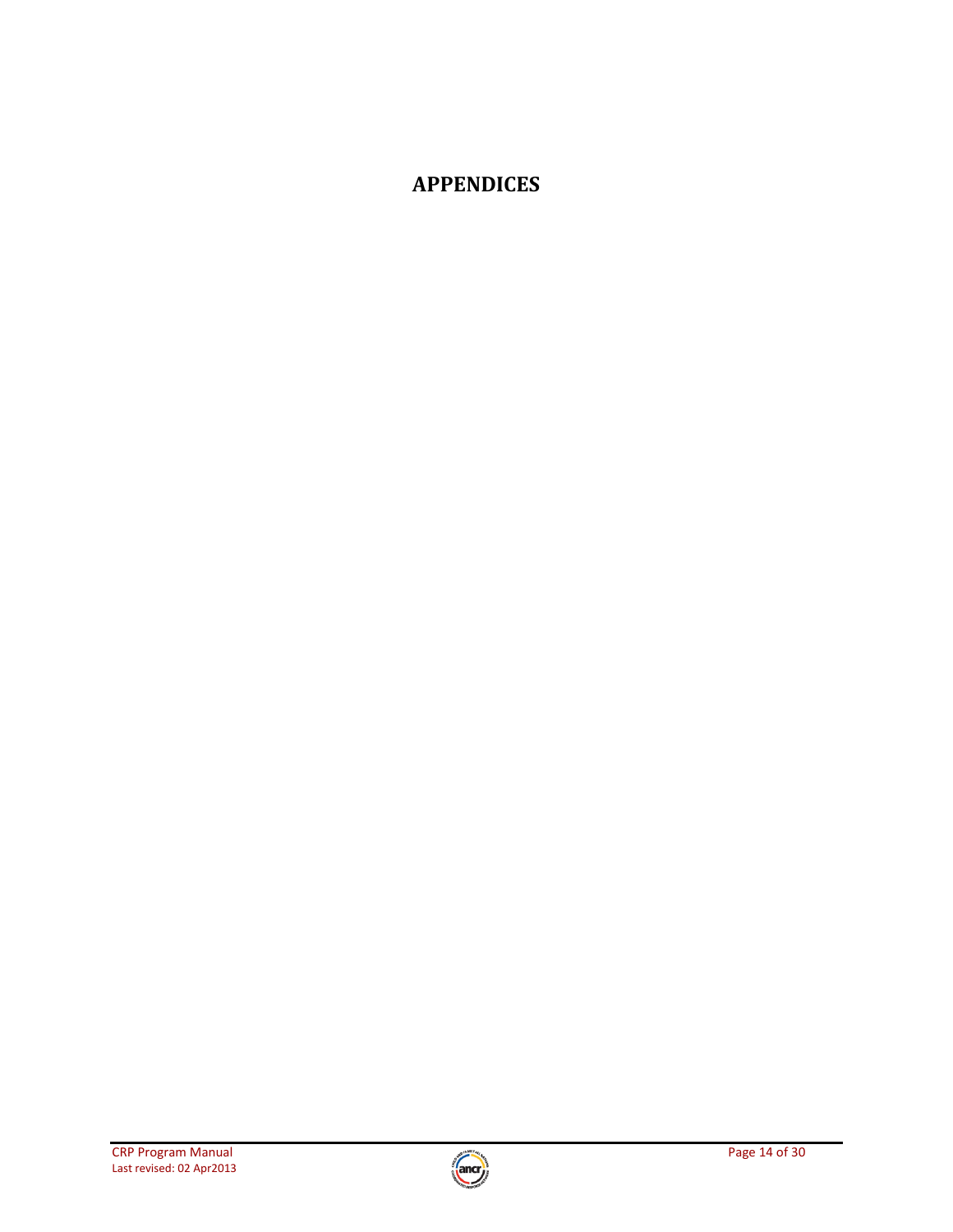# **Appendix A - Abuse Investigation Criteria**

*The Child and Family Services Act (the Act)* section 17 (2) (c) states that "a child is in need of protection where the child is abused or is in danger of being abused". Section 18.4 (1) of *the Act* further states that:

Where an agency receives information that causes the agency to suspect that a child is in need of protection, the agency shall immediately investigate the matter and where, upon investigation, the agency concludes that the child is in need of protection, the agency shall take such further steps as are required by this Act or are prescribed by regulation or as the agency considers necessary for protection of the child.

The AIU will assess and evaluate all requests for abuse investigation services in accordance with the above two provisions of *the Act.* 

Referrals will be assessed and accepted based upon the following two types of suspected abuse:

# **1. Physical Abuse**

## **A. Physical Injury**

A child has an alleged physical injury as a result of an act or omission of a person.

### **B. Physical Discipline**

Allegation of physical discipline which involves any of the following factors:

- The use of an object/implement
- An injury to a child as a result of physical discipline
- Physical discipline was administered to the child's head
- The child is under the age of two or over the age of twelve (in accordance with Section 43 of the Criminal Code of Canada)

Physical discipline was conducted in a manner that was degrading, inhuman, or harmful

# **C. Physical Altercations between Siblings**

Allegations of physical abuse between siblings in which one sibling is in a position of trust/authority over the other sibling, there is a significant age difference between the siblings or there is a serious injury as a result of the altercation. Intake Program Manual Page 25 of 55 Last revised: Oct 2012

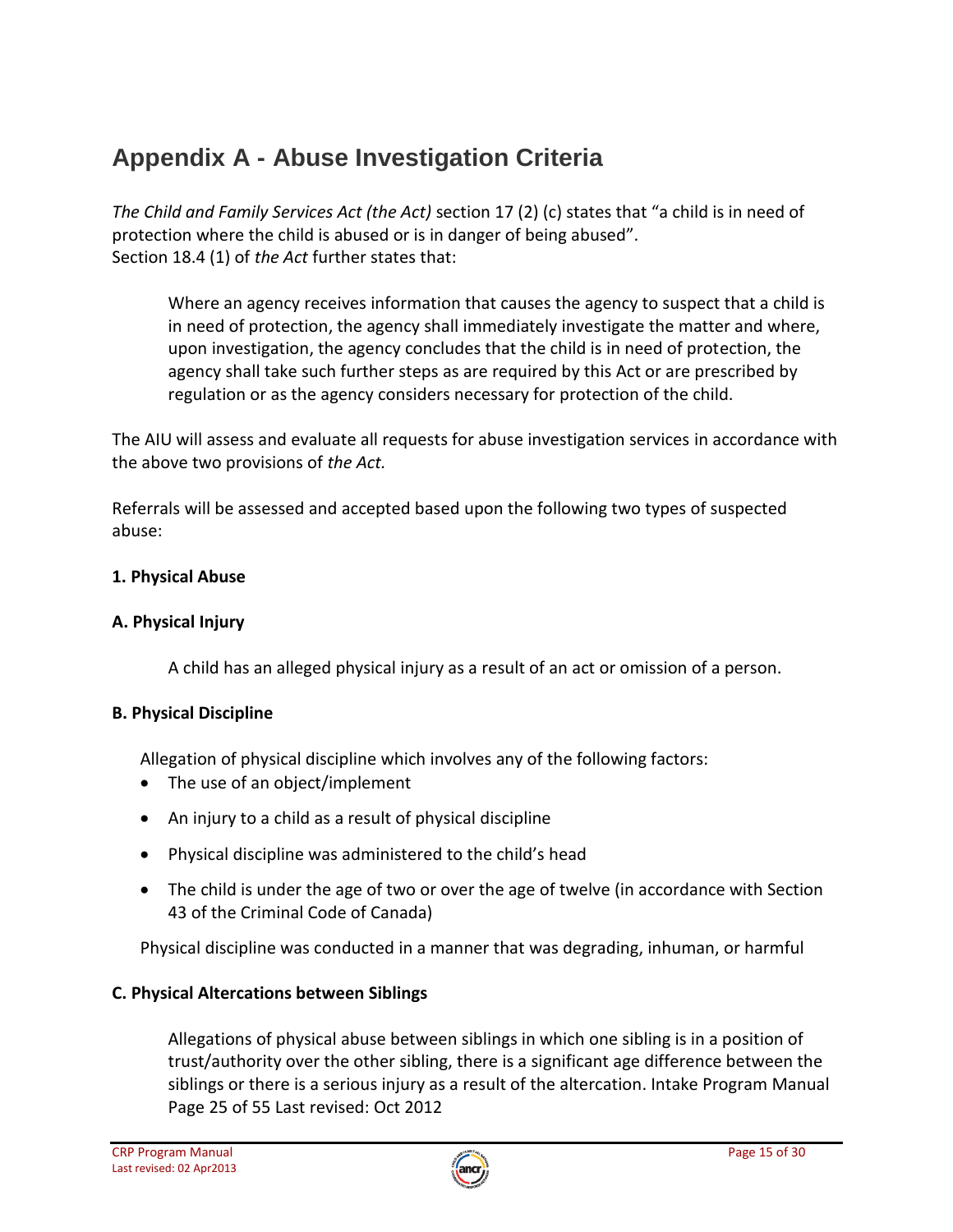## **D. Positions of Trust**

Allegations of physical abuse of a child by someone that is in a position of trust, such as, but not limited to, a teacher, employer, foster-care provider or child-care provider.

## **2. Sexual Abuse**

## **A. Sexual Exploitation**

Allegations of individuals coercing, luring or engaging a child, under the age of 18, into a sexual act, and involvement in the sex trade or pornography, with or without the child's consent, in exchange for money, drugs, shelter, food, protection or other necessities.

# **B. Age of Consent**

Allegations that involve the sexual activity of someone younger than 16 years old (Section 150.1, Sub 1 of the Criminal Code of Canada). Allegations that involve the sexual activity of someone with a cognitive delay.

### **C. Intrafamilial Sexual Abuse**

All situations involving intrafamilial sexual interactions with a child or children under the age of 18.

### **D. Positions of Trust**

Sexual activity between a child under the age of 18 and someone that is in a position of trust, such as but not limited to a teacher, employer, foster-care provider, child-care provider.

### **E. Sexual Behavior between children**

Sexual behavior by children that is problematic and is not age-appropriate. This will be assessed using the following criteria: age difference between children, size difference between children, status difference between children, type of sexual activity and the occurrence of threat or coercion.

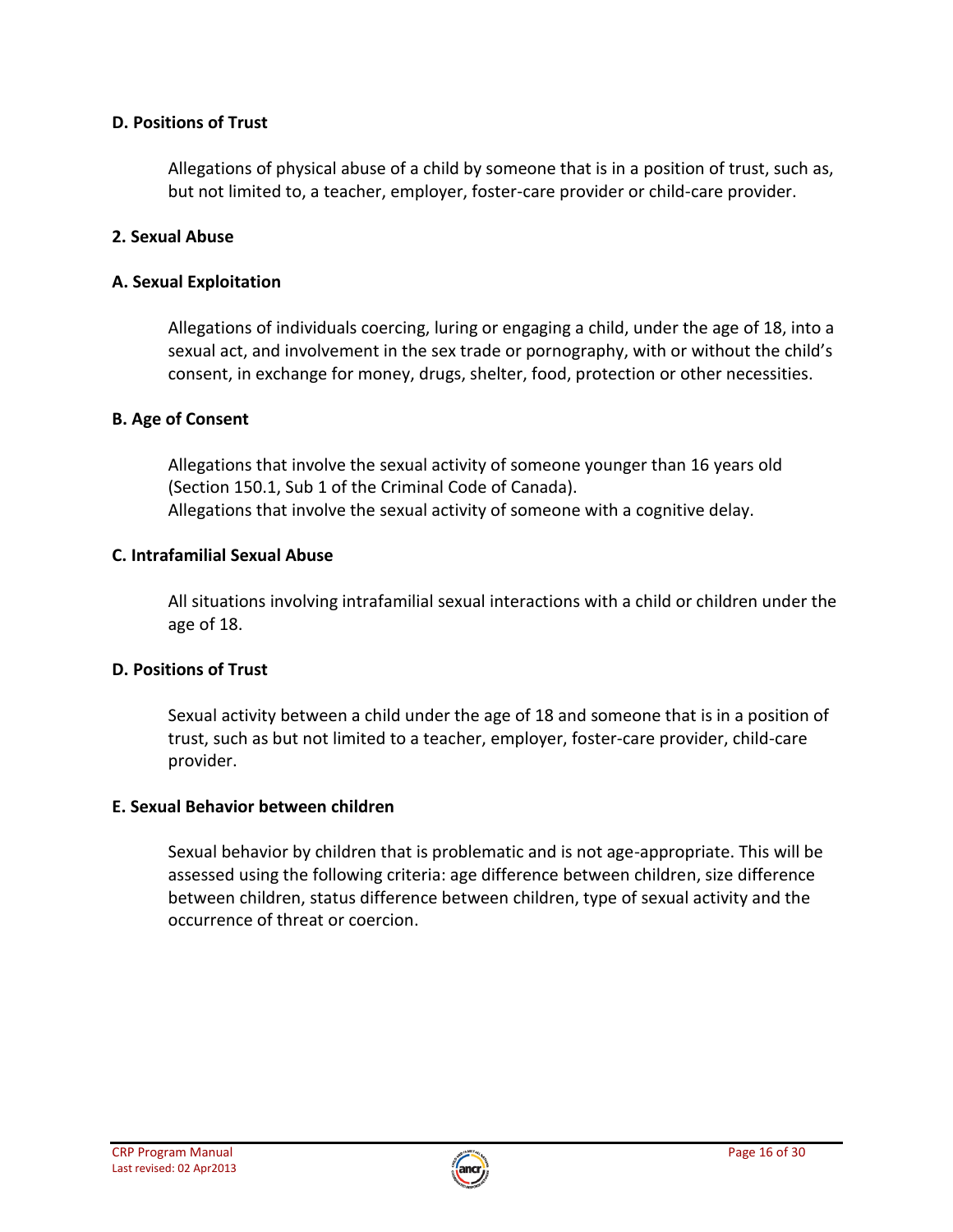# **Appendix B - EIP Referral Criteria**

The following is meant to provide a broad criteria guideline for referrals to the Early Intervention Program:

### *Low-High Risk:*

Cases that are assessed as low to medium risk and high risk where current issues require a response time of five (5) days or longer.

#### *Duration of 90 days:*

Cases in which effective service can be provided within the timeframe of 90 days. *Willingness to engage:* 

Willingness on the part of families to engage with the Early Intervention program. This is a case management process which utilizes the SDM strengths and needs tool to create a case plan in which the family must agree to and be actively involved in the development and follow through.

#### *Child custody:*

Cases will be assessed on a case by case basis dependent on the circumstances.

#### *Mandated Service:*

Family must be advised that this service falls under the Manitoba child welfare mandate therefore all areas under the act and standards are adhered to. The purpose of the EIP is to prevent families from going further into the child welfare system

All referrals are reviewed on a case by case basis and the criterion is meant to be flexible.

#### **REPEAT REFERRALS**

The SDM tools will be applied on all repeat referrals of abuse and neglect to the EIP and based on the results may be accepted by the EIP. The assessment considers how many times the family has been referred or received services from the EIP; length of time between referrals; and historical engagement of families in preventative services. When the family has been referred or received services from the EIP in the last three month period or the family has repeatedly received referral or services from ANCR and/or Family Enhancement, the referring worker will need to consider that the family may have needs that are beyond the available 90 day service. These families are to be redirected to long-term programs/services.

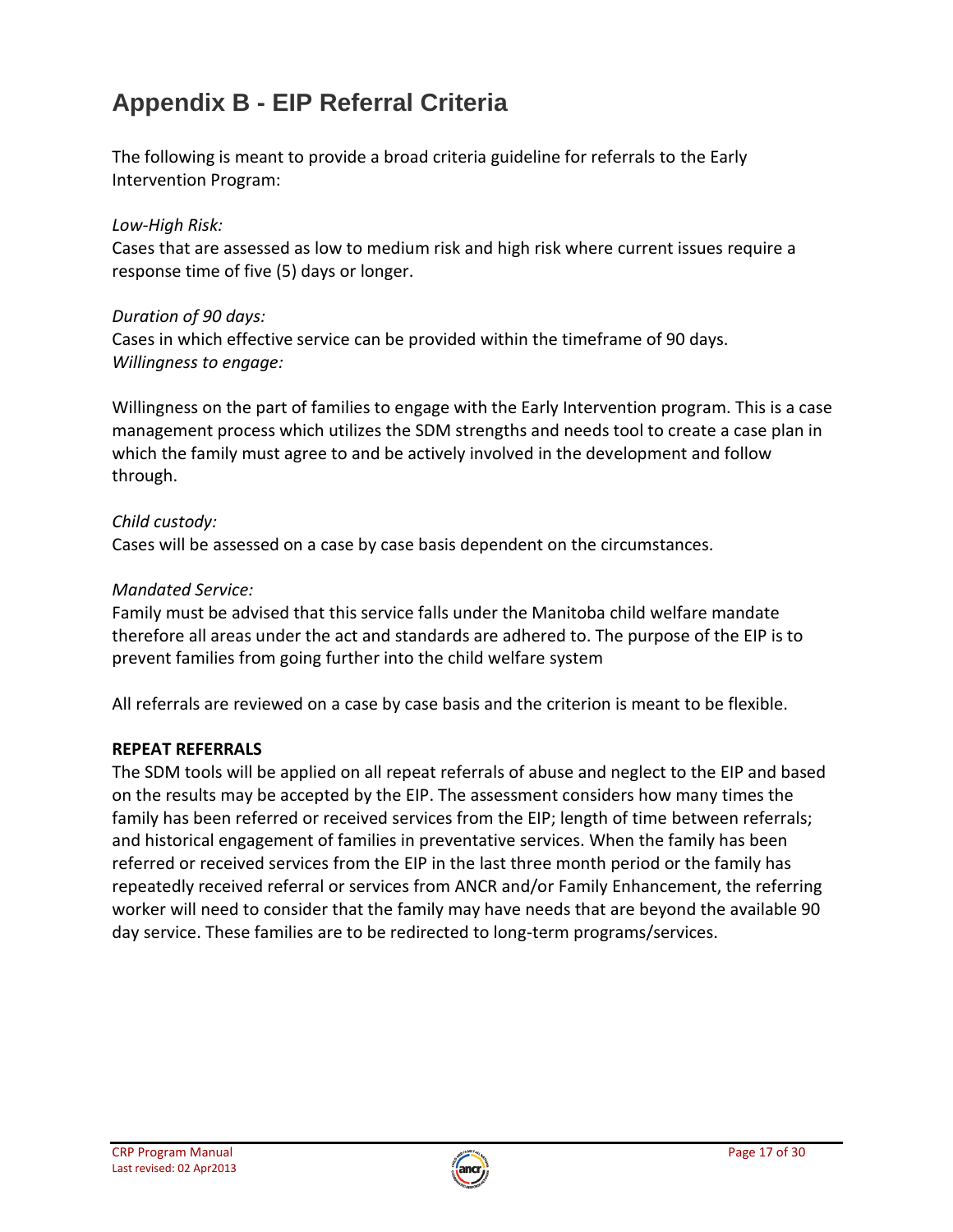# **Appendix C – Place of Safety Policy**

| <b>Place of Safety</b>                  | <b>Policy Category/Number</b> | PSD <sub>2</sub>                           |
|-----------------------------------------|-------------------------------|--------------------------------------------|
| <b>Responsible Authority:</b>           | Date Approved                 | September 5, 2012                          |
| Associate Executive Director of Service | <b>Applicable to</b>          | <b>Service Delivery Staff</b>              |
| Program and Service Delivery            | <b>Created by</b>             | Associate Executive<br>Director of Service |
|                                         | <b>Date Reviewed</b>          | Original                                   |
|                                         | <b>Date Revised</b>           | Original                                   |
|                                         | <b>Number of Pages</b>        | 3                                          |

#### **1.0** Policy Statement

The Child and Family Services Act declares that children and families have the right to the least interference with their affairs to the extent compatible with the best interests of children and the responsibilities of society. In the application of this principle ANCR utilizes Places of Safety where it is appropriate and in the child`s best interest.

#### **2.0 Legislative Base**

The Child and Family Services Act states that the best interest of the child shall be the paramount consideration of the agency in all proceedings under this Act affecting a child, other than proceedings to determine whether a child is in need of protection, and in determining the best interests of the child all relevant matters shall be considered, including:

- Families and children have the right to the least interference with their affairs to the extent compatible with the best interests of children and the responsibilities of society.
- Children have a right to a continuous family environment in which they can flourish.
- Families are entitled to services which respect their cultural and linguistic heritage.

#### **3.0 Child and Family Services Standards**

In accordance with the CFS Standard 1.4.2 - Place of Safety, the Child and Family All Nations Coordinated Response Network (ANCR) is authorized to designate and use residences of relatives or friends of the child or his/her family as a place of safety.

#### **4.0 Policy**

- 4.1 All places of safety used by ANCR are to be designated and authorized by the supervisor and the Executive Director, or Director delegated to act on their behalf.
- 4.2 Specific residences must be individually designated for use as a place of safety by issuing a Notice of Agreement to Provide Placement as soon as possible following placement.
- 4.3 The use of a family residence is based on the best interest of the child.

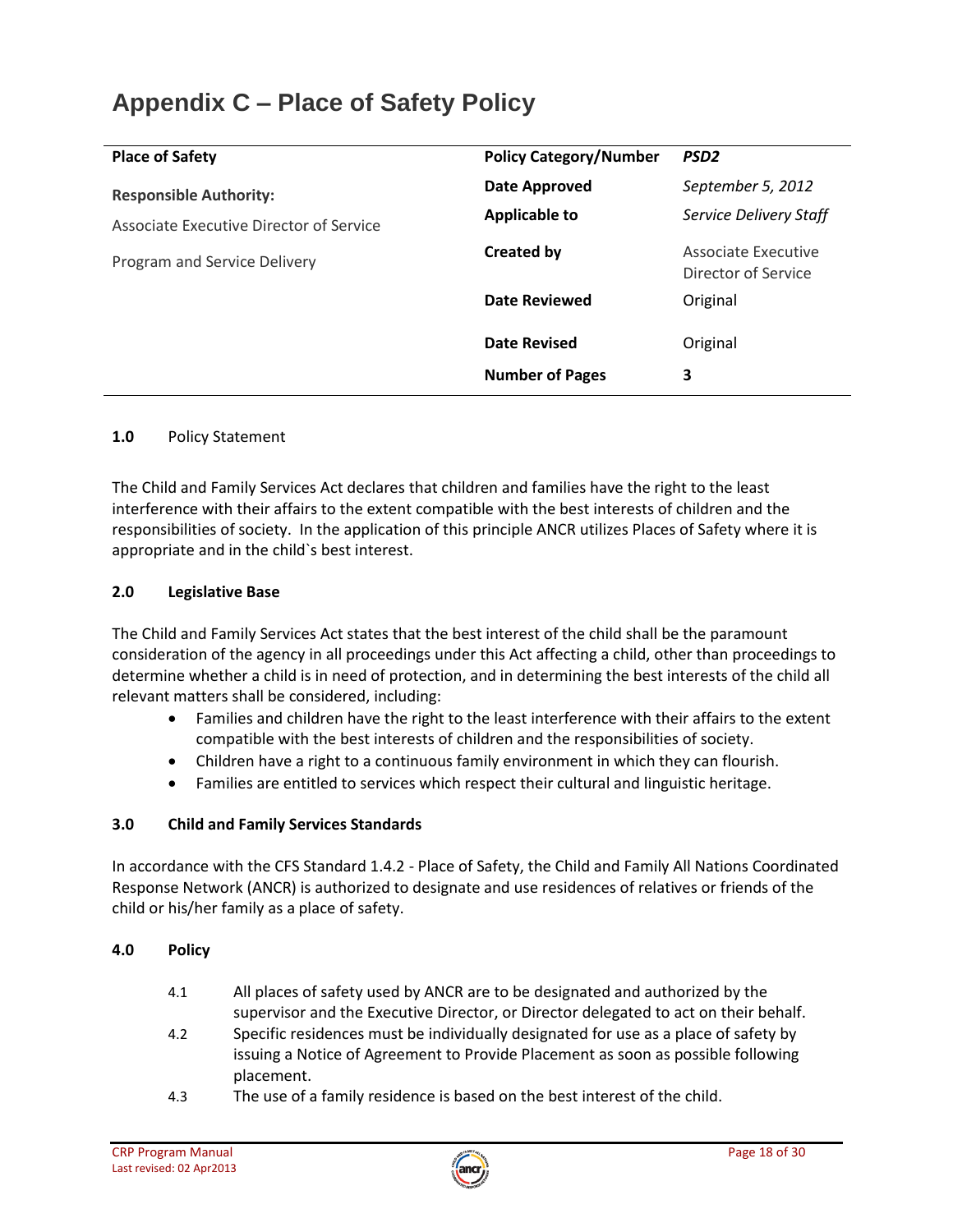- 4.4 Placement in a family residence is not to exceed **two weeks** unless the family applies to provide care as an approved foster home.
- 4.5 The placement of any child into a non-licensed family residence as a place of safety must in all cases be approved at the supervisor level. Where potential safety or risk concerns have been identified through required checks, Program Director approval is required. The placement requires the prior approval of the Executive Director or designate if:
	- Any adult in the home has an extensive prior child welfare history.
	- Any adult in the home has a criminal risk assessment with a high designation.
- 4.6 Prior contact checks, Child Abuse Registry Checks and Criminal Record (vulnerable sector) Checks must be conducted on all adults who reside in the home.
- 4.7 The physical environment of the home must be adequate to meet the needs of the child(ren) as per the *Children's Foster Home Provincial Requirements Check List*.

#### **Procedures**

In addition to the procedures outlined in the CFS standards manual (1.4.2) the following procedures apply:

#### **Identifying Potential Place of Safety**

- 1. ANCR worker apprehends the child(ren) and determines that a Place of Safety is in the child(ren)'s best interest.
- 2. Parent and/or child are asked to identify potential Places of Safety and informed that the recommendations must meet requirements before being supported by ANCR.
- 3. Indentifying and contact information is gathered for all individuals residing within the home recommended for a Place of Safety.

#### **Assessment of a Potential Place of Safety**

- 1. ANCR worker completes the Place of Safety package with the applicants and submits it to their supervisor for review and approval prior to or at the time of placement.
- 2. Prior contact checks, criminal risk assessments and Child Abuse registry checks must be completed on all adults in the home before any child is placed. The CFS Standards allow that, in emergency circumstances a place of safety may be used with checks to follow within 2 days of placement. An emergency use of a placement without prior checks in place requires supervisor approval and documentation in the Intake Module.
- 3. If any of the checks come back positive and the worker still sees merit in proceeding to designate the home as a Place of Safety, the circumstances of the record will be discussed with ANCR supervisor (and the place of safety applicants if necessary). Details and results of these conversations will be documented and retained on the Intake Module.
- 4. In a situation where one of the adults in the home has a criminal risk assessment designated as high risk: A Place of Safety may not be designated nor a child placed without the prior approval of the Executive Director or Director delegated to act on their behalf.
- 5. Worker completes POS package which is forwarded to the supervisor and program director for authorizing signatures.
- 6. ANCR worker places the child/ren in the Place of Safety family residence and provides Place of Safety family with th*e Notice of Agreement to Provide Placement.*

#### **Contact Following Approval of a Place of Safety**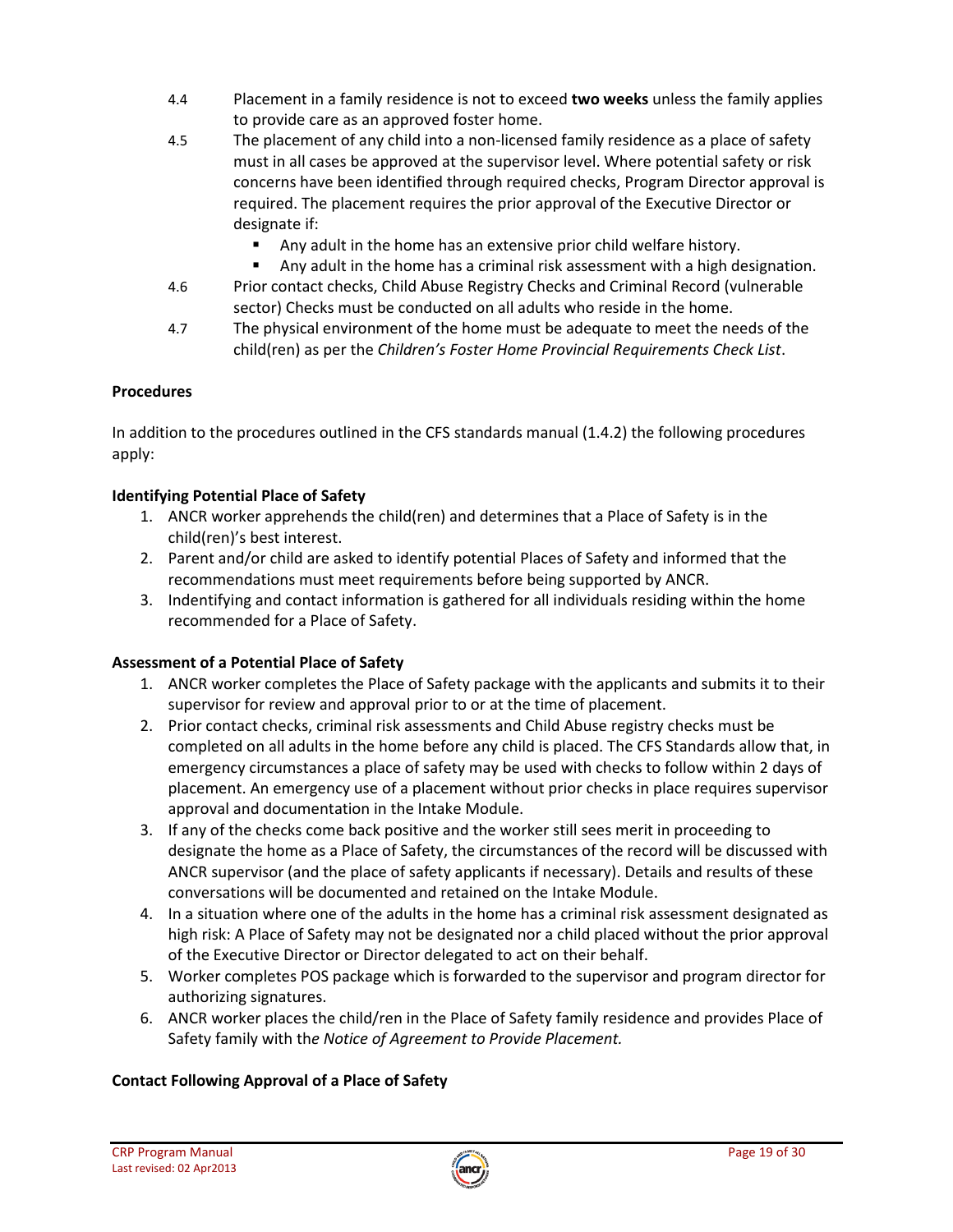- 1. The worker will visit the home within 2 working days of designating a place of safety (CFS Standards Manual 1.4.2 (6)).
- 2. The worker continues to maintain contact as required under ANCR's Contact Policy and the Provincial CFS Standards.

### **Administrative Follow Up for a Place of Safety**

- 1. Place of Safety package is forwarded to the ANCR worker's assigned administrative assistant.
- 2. Administrative assistant opens an FCM file and a Child in Care file on CFSIS and enters the placement as a Place of Safety.
- 3. The administrative assistant prepares *a Place of Safety memo* to be signed by the supervisor, prepares *a greens transmittal* and forwards to finance to initiate payments.
- 4. The administrative assistant creates a hard copy FCM file for the place of safety package and copies of the green transmittals regarding placement and payment. These files are reviewed for completeness by the Senior Administrative Assistant and tracked on an electronic spreadsheet.
- 5. Information pertaining to the approved Place of Safety will be documented in the FCM file on CFSIS.
- 6. If the POS file is still open after 14 days, the foster care application process must begin in accordance with standards.
- 7. If the Child in Care file is *closed* by ANCR, the FCM file must also closed on CFSIS. The administrative assistant prepares a *greens transmittal* and forwards it to the finance department to issue final payment.
- 8. If the Child in Care file is *transferred* to an on-going service provider agency, the hard copy FCM file information is also transmitted. Acceptance of the family file (including Child in Care file and the POS) are confirmed in writing by the receiving agency.

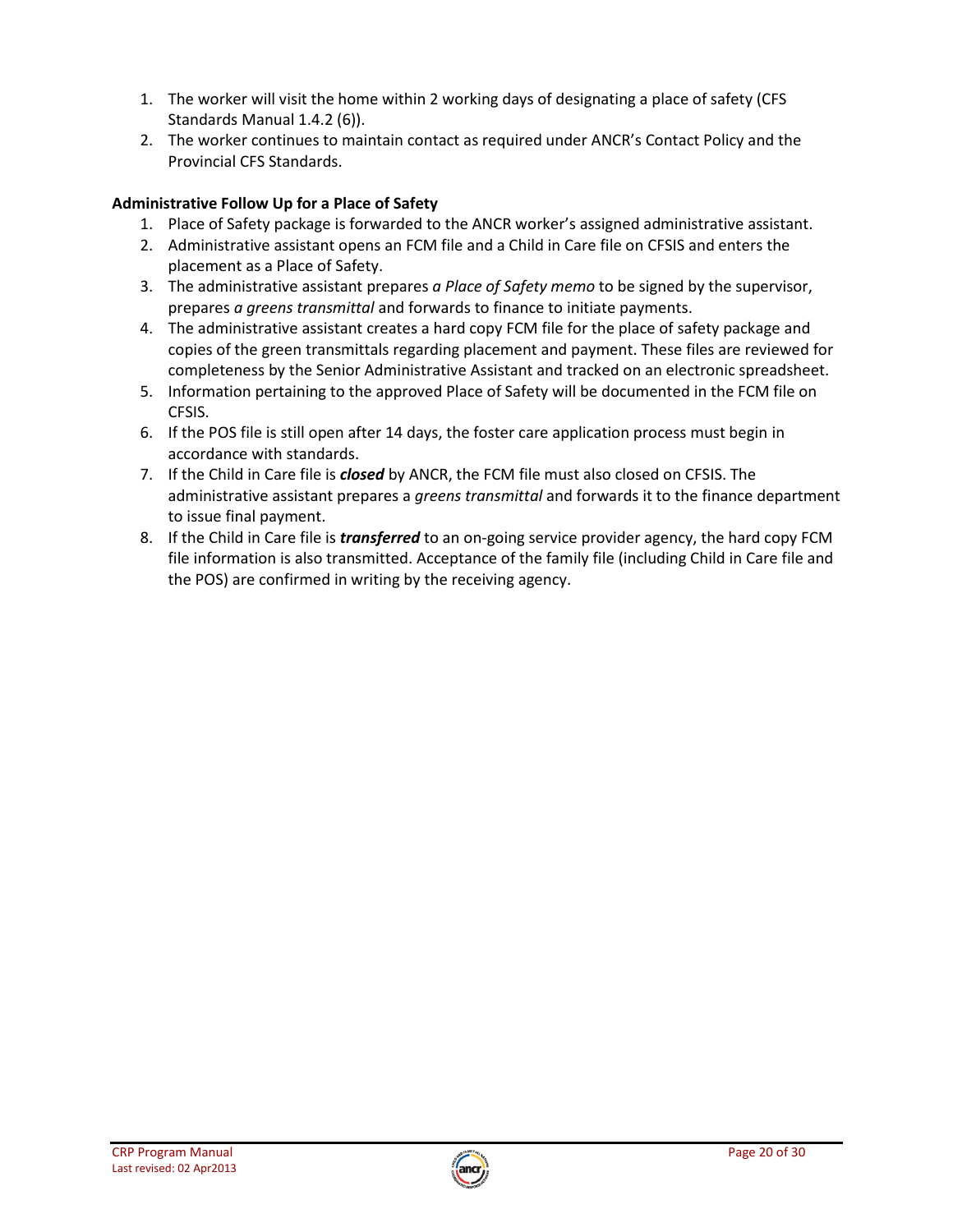# **Appendix D - Private Arrangement Policy**

| <b>Private Arrangements</b>             | <b>Policy Category/Number</b> | PSD <sub>3</sub>                           |
|-----------------------------------------|-------------------------------|--------------------------------------------|
| <b>Responsible Authority:</b>           | <b>Date Approved</b>          | September 5, 2012                          |
| Associate Executive Director of Service | <b>Applicable to</b>          | All Service Programs                       |
|                                         | <b>Created by</b>             | Associate Executive<br>Director of Service |
| <b>Program and Service Delivery</b>     | Date Reviewed                 | Original                                   |
|                                         | <b>Date Revised</b>           | Original                                   |
|                                         | <b>Number of Pages</b>        | 2                                          |
|                                         |                               |                                            |

#### **1.0 Policy Statement**

The Child and Family Services Act declares that children and families have the right to the least interference with their affairs to the extent compatible with the best interests of children and the responsibilities of society. In the application of this principle ANCR utilizes "Private Arrangements", as an alternative to apprehension, for children who may otherwise be in need of protection, where it is appropriate and in the child`s best interest.

#### **2.0 Definition**

**Private Arrangement** – an agreement made between ANCR, the legal guardian, and an individual(s) (the "private arrangement caregiver") identified by the family or child to provide for a child's safety when the legal guardian(s) is unable to do so.

#### **3.0 Policy**

#### **When To Use Private Arrangements**

- 3.1 A private arrangement may be considered as an alternative to apprehension if the worker's assessment determines that the current home environment is unsafe for the child to remain.
- 3.2 In determining whether a private arrangement is appropriate, the worker will consider the following factors: the presenting circumstances, family history, and the level of risk to the child posed by the legal guardian(s).
- 3.3 Private arrangements will not be pursued where the risk posed by the legal guardian(s) is assessed to be high.
- 3.4 Private arrangements shall not be entered into without prior approval from the worker's Supervisor. The Supervisor must be satisfied that the proposed private arrangement caregiver will uphold the terms of the private arrangement.

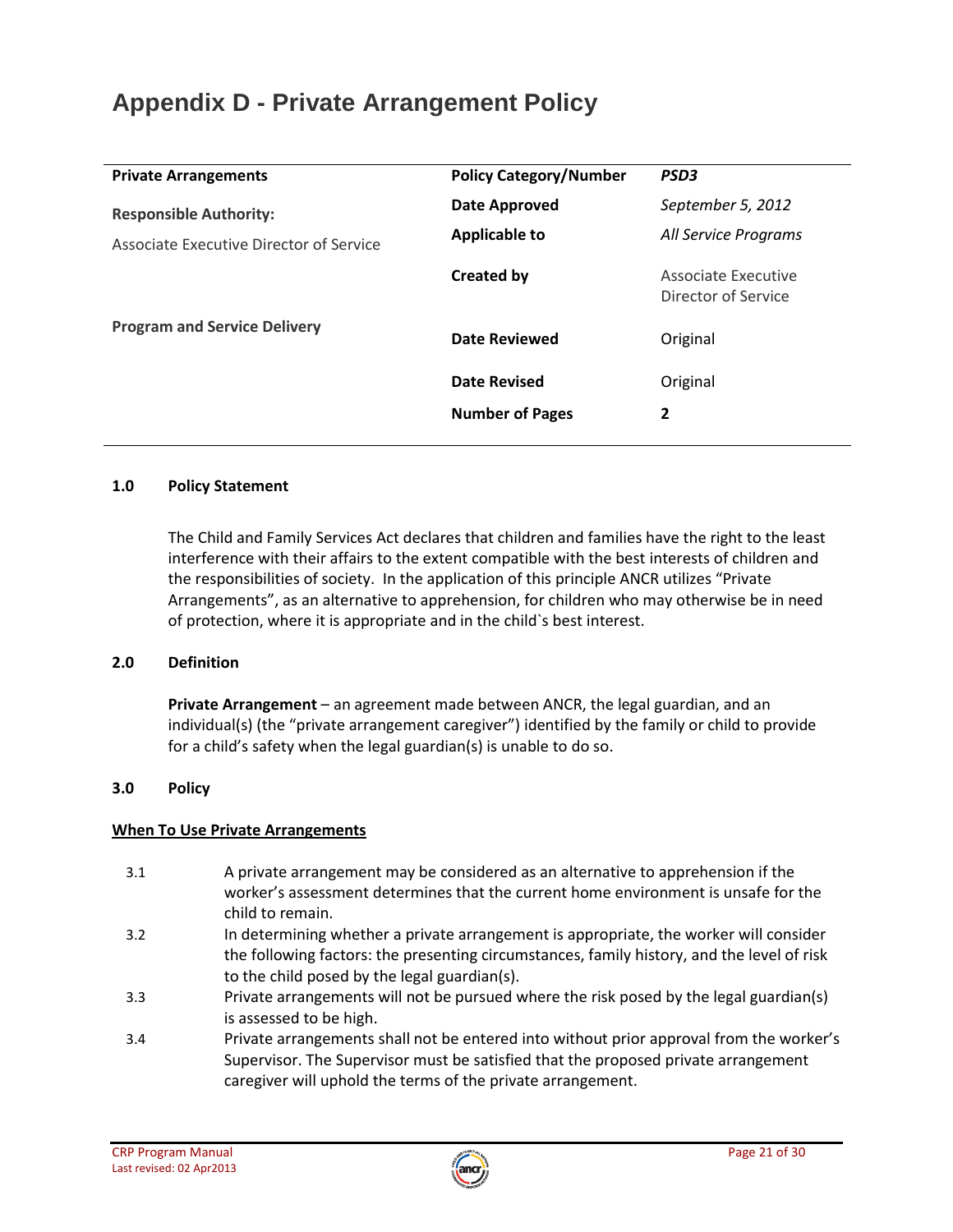- 3.5 Private arrangements are intended to be of short duration until further assessment occurs.
- 3.6 Where an alternate arrangement was made, not by ANCR (such as the police leaving a child with a temporary caregiver), the worker is responsible to conduct safety assessments and to ensure that the arrangement is suitable to provide for the child's safety.

#### **Procedure for Assessing the Safety of Potential Private Arrangements**

- 3.7 ANCR will conduct a Prior Contact Check, Child Abuse Registry Check and Criminal Records (vulnerable sector) check on all adults residing in the potential private arrangement prior to proceeding with the arrangement, or within 24 hours.
- 3.8 When applicable, ANCR will obtain detailed information from any agencies that have a record on a person in the home. (CFS standards 1.4.2 Places of Safety)
- 3.9 If the identified individual(s) is a Foster Parent or Place of Safety, the worker will contact the agency that licenses or authorizes the home as part of the assessment.
- 3.10 The worker will determine that the physical environment of the home is adequate to meet the needs of the child(ren).

#### **Contact Following Approval of a Private Arrangement**

- 3.11 A worker will visit the home within 2 days of private arrangement being made (following the same standard as is required for a Place of Safety 1.4.2 (6)).
- 3.12 The worker continues to maintain contact as required under ANCR's Contact Policy and the Provincial CFS Standards.

#### **Documenting a Private Arrangement**

- 3.13 The use of private arrangements will be thoroughly documented in the Intake Module.
- 3.14 All private arrangements should be documented using the "Private Arrangement Standard Form" containing all pertinent details about the arrangement. The Private Arrangement Standard Form should be reviewed and signed by all parties. The Private Arrangement Standard Form should be delivered to the private arrangement caregivers in person and the caregiver must be advised that any material changes from what is written must be reported to and approved by the Agency.

#### **When can a Private Arrangement Case be Closed**

3.15 As a rule, a case will not be closed while a private arrangement is in place. The exception is if the Probability of Future Harm *with respect to the parent/guardian*, would be at *no or low risk* should the child return to their care. In all other cases the case will remain open and will be transferred for ongoing services. Any exceptions require the approval of the Program Director.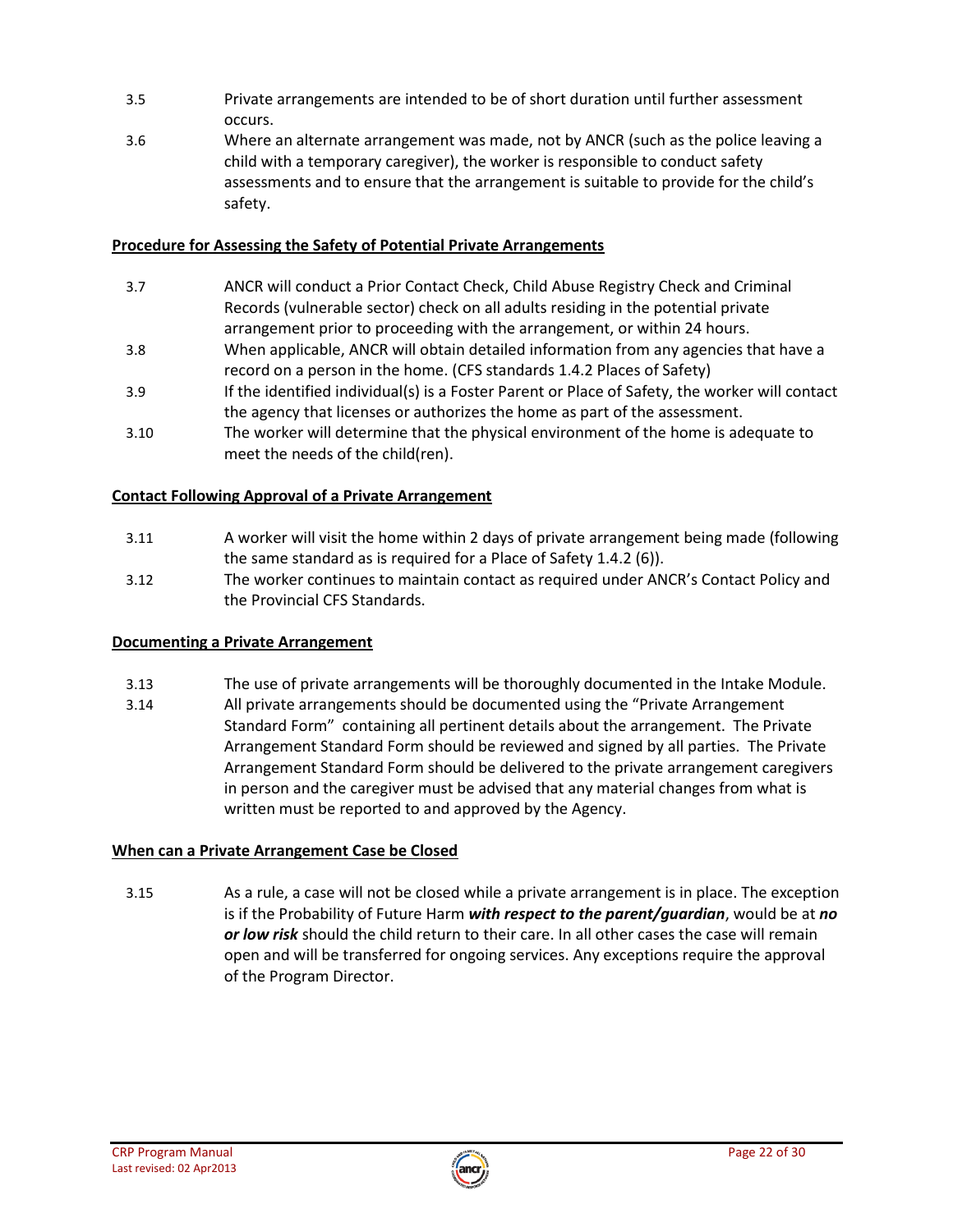# **Appendix E - Repatriations Outside of Manitoba**

# **Procedure for Return of Children outside Manitoba**

Children who are not in the care of a child and family services agency are repatriated through the Inter-Provincial Desk at the Child Protection Branch (CPB), Child and Family Services Division. All inter-provincial repatriations require approval from the CPB, and once approval is received, the agency may bill separately for this cost to the CPB.

The agency must:

- 1. Determine the child`s full name, birth date, and status, as well as the name, address and telephone number of the child`s legal guardian.
- 2. Determine why the child is in Winnipeg and state reasons in the Intake Module why repatriation is required.
- 3. Initiate contact with the agency for the child`s home community and or legal guardian and advise of need for repatriation. The social worker should determine if the parents are financially able to reimburse the agency for the repatriation costs. (NB. If the parents are able to cover the costs, they can make necessary arrangements or be billed back by ANCR.)
- 4. Notify the Inter-Provincial Desk Clerk, at the CPB at 945-6960. Complete the Repatriation Intake Sheet & Approval Request Form (available on the T Drive) and fax to Clerk for approval (fax number: 945-6717). Ensure that the form has been reviewed and signed by a supervisor prior to faxing.

#### **In the case of wards:**

When a runaway child is a ward of CFS, ANCR is responsible for the cost of repatriation and ANCR recovers the cost through the CPB.

#### **In the case of non-wards:**

When a runaway child is not a ward of CFS, and the child's parents are not able to pay costs, the agency that repatriates the child is responsible for the cost of repatriation.

NOTE: Discretion is left with the agencies to confirm arrangements.

### **ANCR`s Procedure**

- 1. Follow steps 1-4 above
- 2. Determine who will pay another agency, guardian, or ANCR
- 3. Make travel arrangements if required
- 4. Bus should be used whenever possible Greyhound Account #91368. Greyhound can be reached at 1-800-661-8747 for schedule information. (Complete a letter to Greyhound with reference to the account number so that it can be

presented at the Greyhound counter at the bus depot. The Greyhound letter is on the T Drive.)

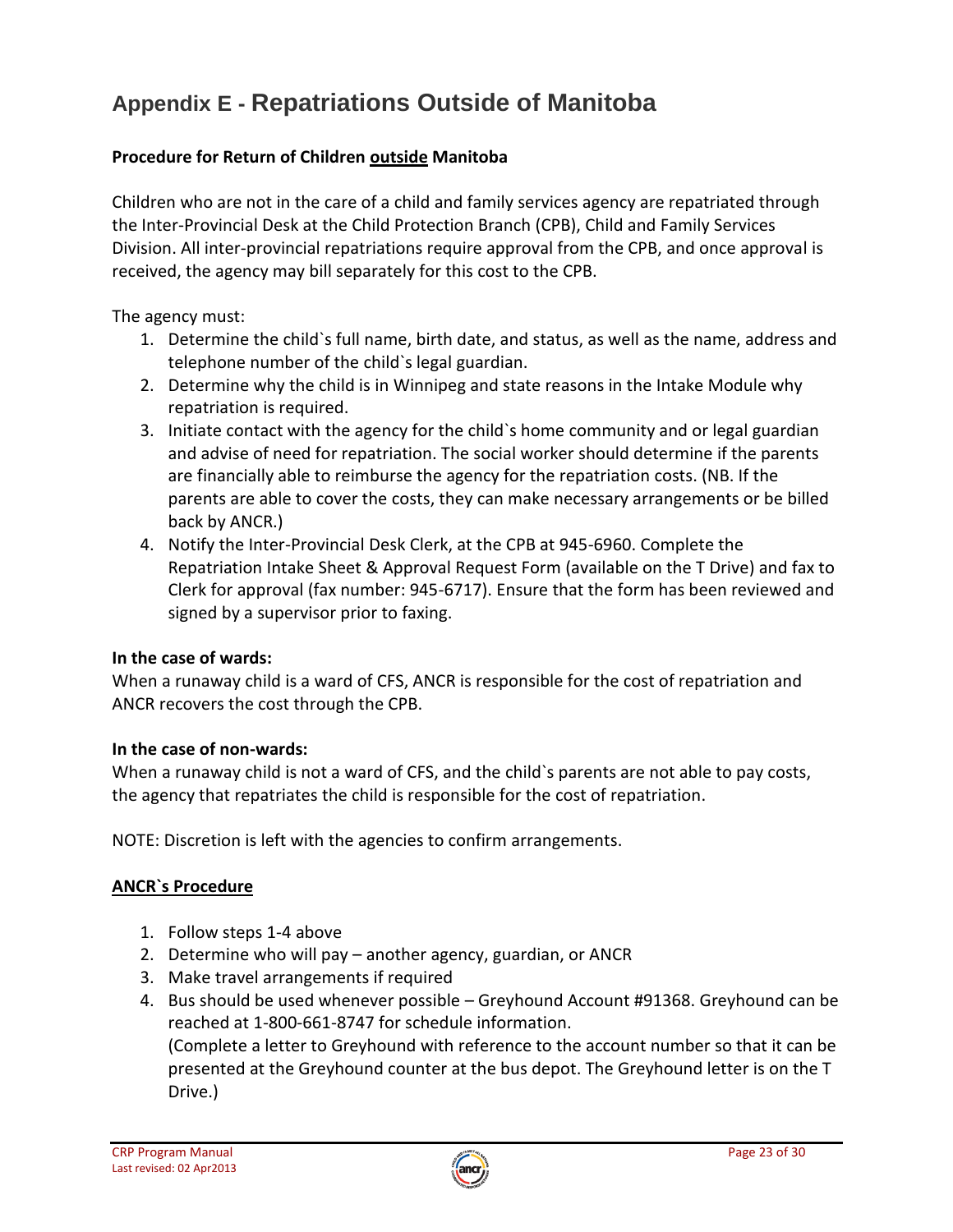- 5. For air travel, contact Continental Travel at 989-9343.
- 6. If a meal allowance is required, amounts should be at the Government of Manitoba rates – see Schedule A below. Generally, these funds can be accessed through Petty Cash at front reception.
- 7. Prepare disbursement as required.
- 8. Have supervisor approve disbursement.
- 9. Advise Accounting regarding who will be responsible for the expense. This information can be noted on the disbursement form. Attach a copy of the Repatriation Intake Sheet and the Approval Request Form for their records.

**NB: If the child was apprehended by ANCR and requires a return to his/her home province, funds are approved through Exceptional Circumstances funding and the repatriation process. A copy of the ECF form is on the T Drive. Approval in these cases is through Rita Lavoie (Current Program Specialist) at the CPB at 945-3995.** 

# **SCHEDULE A**

# **Meals**

|                                       | <b>Individual Meals</b> |        |         |          |
|---------------------------------------|-------------------------|--------|---------|----------|
|                                       | <b>Breakfast</b>        | Lunch  | Supper  | Per Diem |
| Areas covered by Remoteness Allowance | \$7.35                  | \$9.35 | \$16.90 | \$33.60  |
| (@ April 1, 2007)                     |                         |        |         |          |
| All other areas                       | \$6.85                  | \$8.85 | \$15.70 | \$31.40  |
| (@ April 1, 2007)                     |                         |        |         |          |

# **Incidentals Allowance**

# **A client who is in travel status may access an incidentals allowance for each night in the amount of:**

|                              | @ April 1, 2007 |
|------------------------------|-----------------|
| Commercial accommodations    | \$4.60          |
| Non-commercial accomodations | \$3.20          |

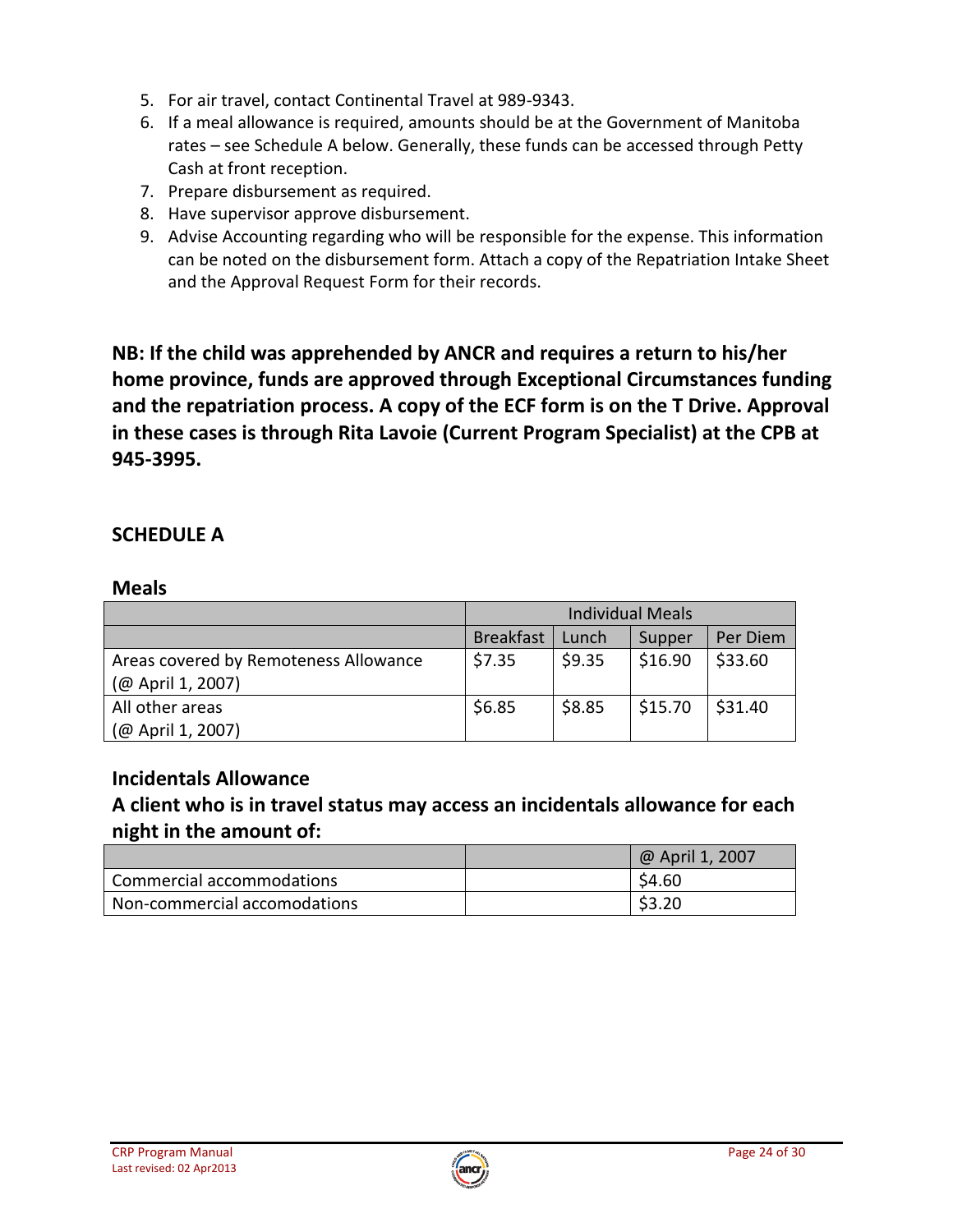# **Appendix F- Repatriations within Manitoba**

# **Procedure for Return of Children Within Manitoba**

The following was issued by the Child Protection Branch (CPB):

Prior approval from the CPB is *not* required. Expenditures have to be made from the agency funds.

The agency must:

- 1. Determine the child`s full name, birth date, and status, as well as the name, address and telephone number of the child`s legal guardian.
- 2. Determine why the child is in Winnipeg and state reasons in the Intake Module why repatriation is required.
- 3. Initiate contact with the agency for the child`s home community and or legal guardian and advise of need for repatriation. The social worker should determine if the parents are financially able to reimburse the agency for the repatriation costs. (NB. If the parents are able to cover the costs, they can make necessary arrangements or be billed back by ANCR.)

### **In the case of wards:**

When a runaway child is a ward of CFS, the agency that has case management responsibilities for the child is normally responsible for the cost of repatriation.

#### **In the case of non-wards:**

When a runaway child is not a ward of CFS, and the child's parents are not able to pay costs, the agency that repatriates the child is responsible for the cost of repatriation.

NOTE: Discretion is left with the agencies to confirm arrangements.

#### **ANCR`s Procedure**

- 1. Follow steps 1-3 above
- 2. Determine who will pay another agency, guardian, or ANCR
- 3. Make travel arrangements if required
- 4. Bus should be used whenever possible Greyhound Account #91368. Greyhound can be reached at 1-800-661-8747 for schedule information. (Complete a letter to Greyhound with reference to the account number so that it can be presented at the Greyhound counter at the bus depot. The Greyhound letter is on the T Drive.)
- 5. For air travel, contact Continental Travel at 989-9343.
- 6. If a meal allowance is required, amounts should be at the Government of Manitoba rates – see Schedule A below. Generally, these funds can be accessed through Petty Cash at front reception.

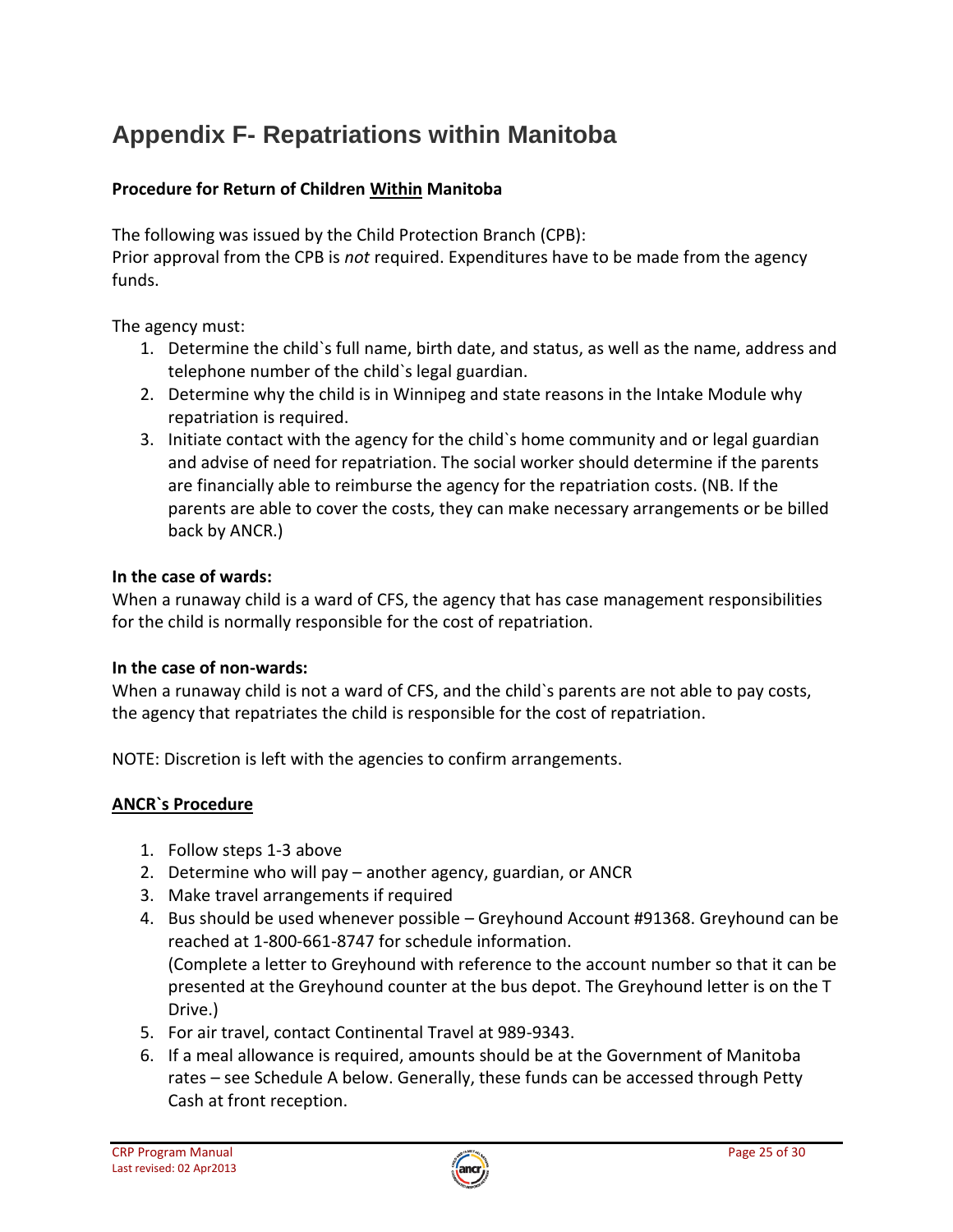- 7. Prepare disbursement as required.
- 8. Have supervisor approve disbursement.
- 9. Advise Accounting regarding who will be responsible for the expense. This information can be noted on the disbursement form. Attach a copy of the Repatriation Intake Sheet and the Approval Request Form for their records.

# **SCHEDULE A**

# **Meals**

|                                       | <b>Individual Meals</b> |        |         |          |
|---------------------------------------|-------------------------|--------|---------|----------|
|                                       | <b>Breakfast</b>        | Lunch  | Supper  | Per Diem |
| Areas covered by Remoteness Allowance | \$7.35                  | \$9.35 | \$16.90 | \$33.60  |
| (@ April 1, 2007)                     |                         |        |         |          |
| All other areas                       | \$6.85                  | \$8.85 | \$15.70 | \$31.40  |
| (@ April 1, 2007)                     |                         |        |         |          |

# **Incidentals Allowance**

**A client who is in travel status may access an incidentals allowance for each night in the amount of:** 

|                              | @ April 1, 2007 |
|------------------------------|-----------------|
| Commercial accommodations    | \$4.60          |
| Non-commercial accomodations | \$3.20          |

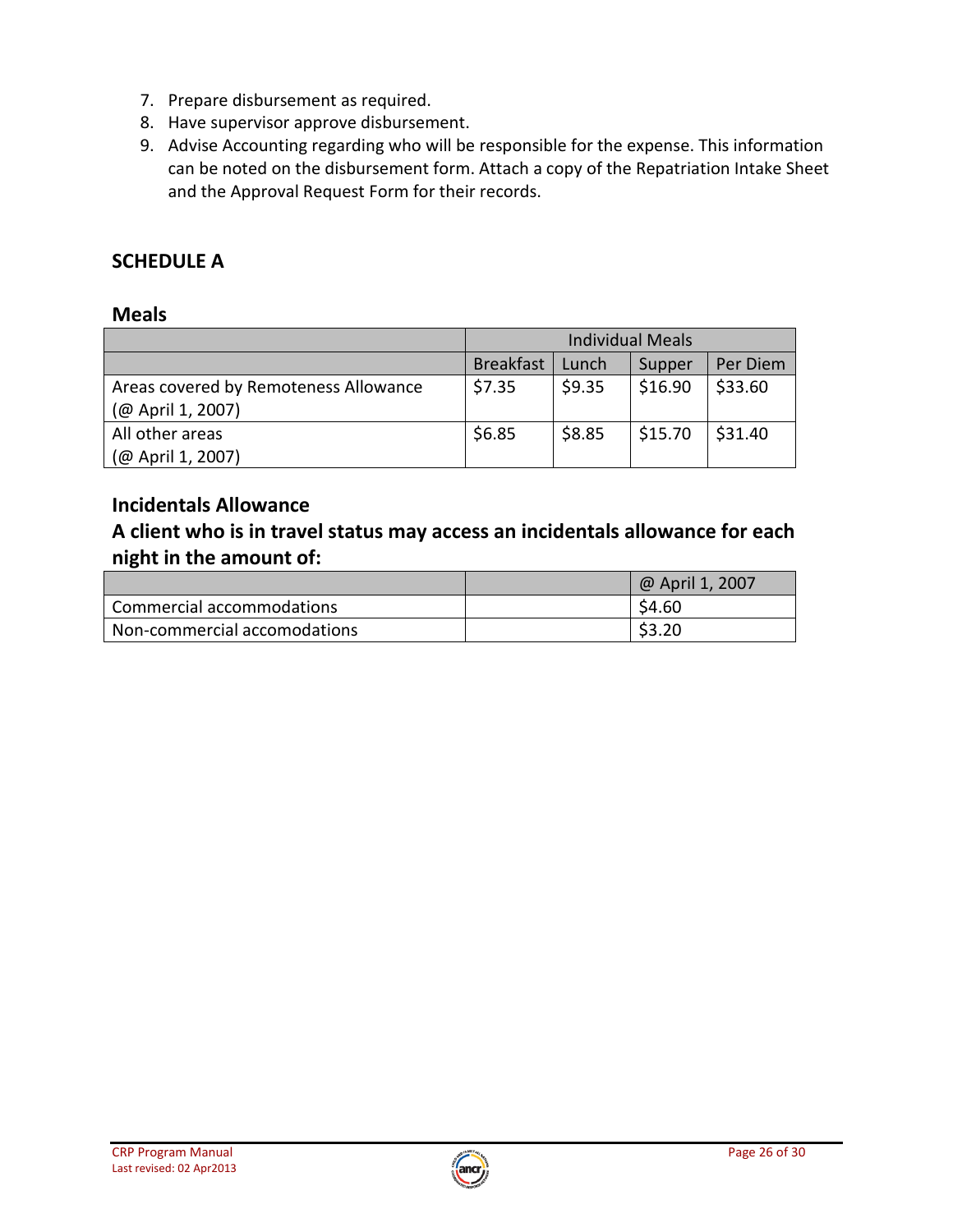# **Appendix G - Greyhound Ticket Procedures**

- Call Greyhound at 1-866-562-1321
	- $\circ$  Provide our new account
	- o Provide our new Password:
	- o Provide the traveler's name(s)
	- o Provide the origination and destination
- Greyhound will make the ticketing arrangements and provide you with a PSO number. *(Greyhound will no longer be automatically faxing the PSO order forms.)*
- As soon as you receive PSO confirmation, provide the PSO number to the traveler so they will be able to pick up the ticket at the local bus station. **The traveler must have the PSO number to pick up their ticket.**

Also please note:

- If you are repatriating a child to another province (see Appendix D), prior approval from the Inter-Provincial Desk is required **before** you make arrangements with Greyhound. This approval should be attached to the disbursement form that is submitted to Accounting.
- Every time you use Greyhound, you must prepare an ANCR disbursement form to be forwarded to Accounting a.s.a.p. with a Supervisor's signature.

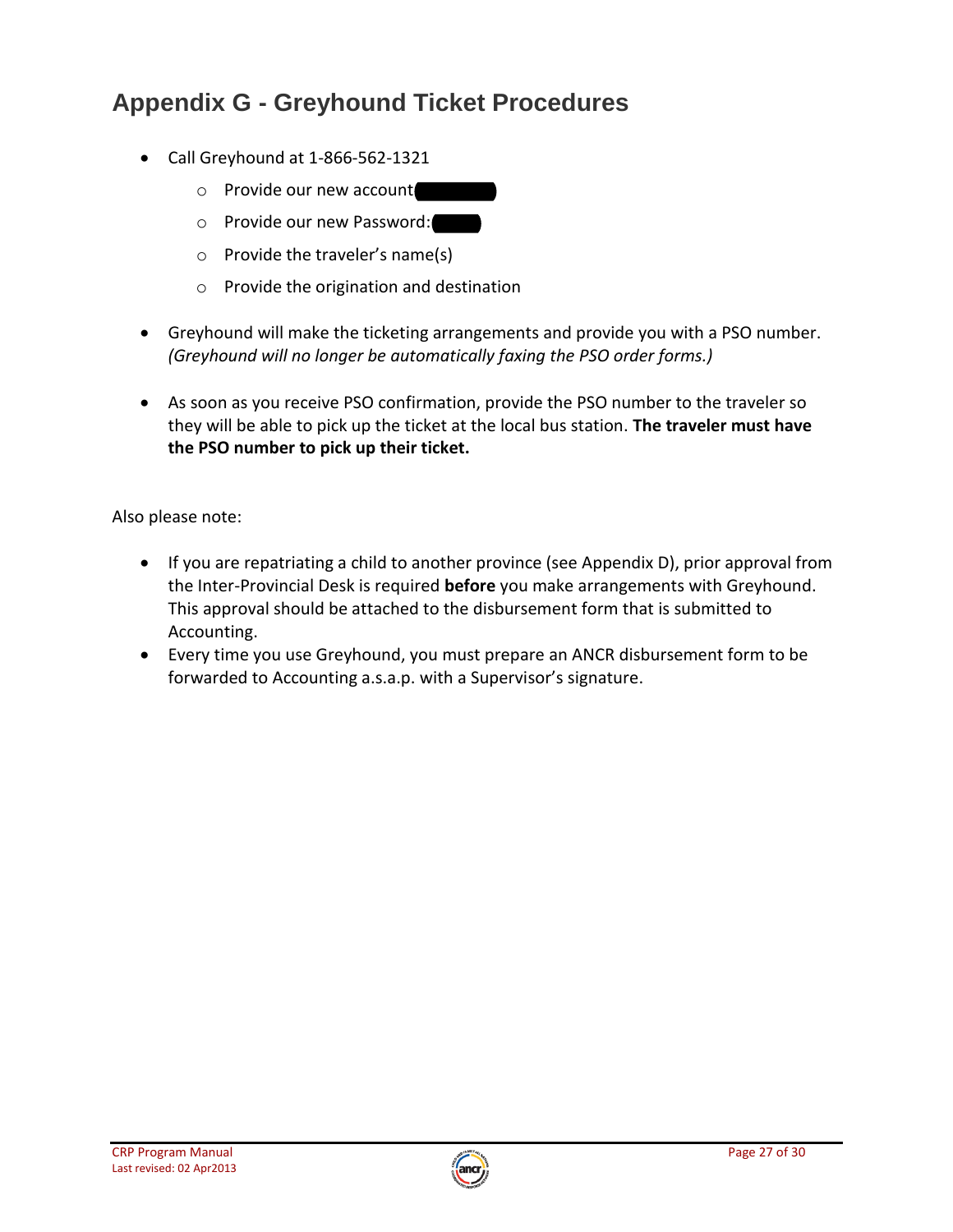# **Appendix H - 30 Day Rule**

**New Intakes in Open Cases – currently open to an agency or closed within previous 30 days** With new intakes on open cases (a case that has been closed within the previous 30 days is considered an open case) the regulation is more ambiguous. The term "case transfer" in these circumstances does not apply. The DIA may perform certain emergency functions on the case, especially if it is an after-hours case, and then involves the case managing agency as soon as possible. If an emergency arises on an open case during regular working hours, the case management agency would respond. The written confirmation stipulation does not apply. The DIA is acting only as the first recipient of information, ensuring that the Intake Module notation is made and closing their intake once the service provision agency has been notified. Consequently, the case management agency is required to take over the intake as soon as possible, immediately if possible.

There should only be rare disputes in this type of case. If a dispute does arise the Authority of service should be advised immediately in writing (e-mail will suffice) with a copy to the DIA's Authority. This type of dispute needs to be viewed as the Authority of service's highest work priority for resolution in that it typically involves a case for which there is already an agency responsibility. In all circumstances the Authority of service will need to act immediately to ensure provision of services through its own agency or by arrangement with another agency. CRP will open an intake on the Intake Module with the presenting concerns without needing to add the historical information.

### **Appeal to Director on the 30 day rule**

If the dispute cannot be resolved on a timely basis and the designated intake agency continues to carry an intake case well beyond the point that it is ready to move to the service provision agency, the DIA's Authority may request that the Director of Child and Family Services resolve the dispute.

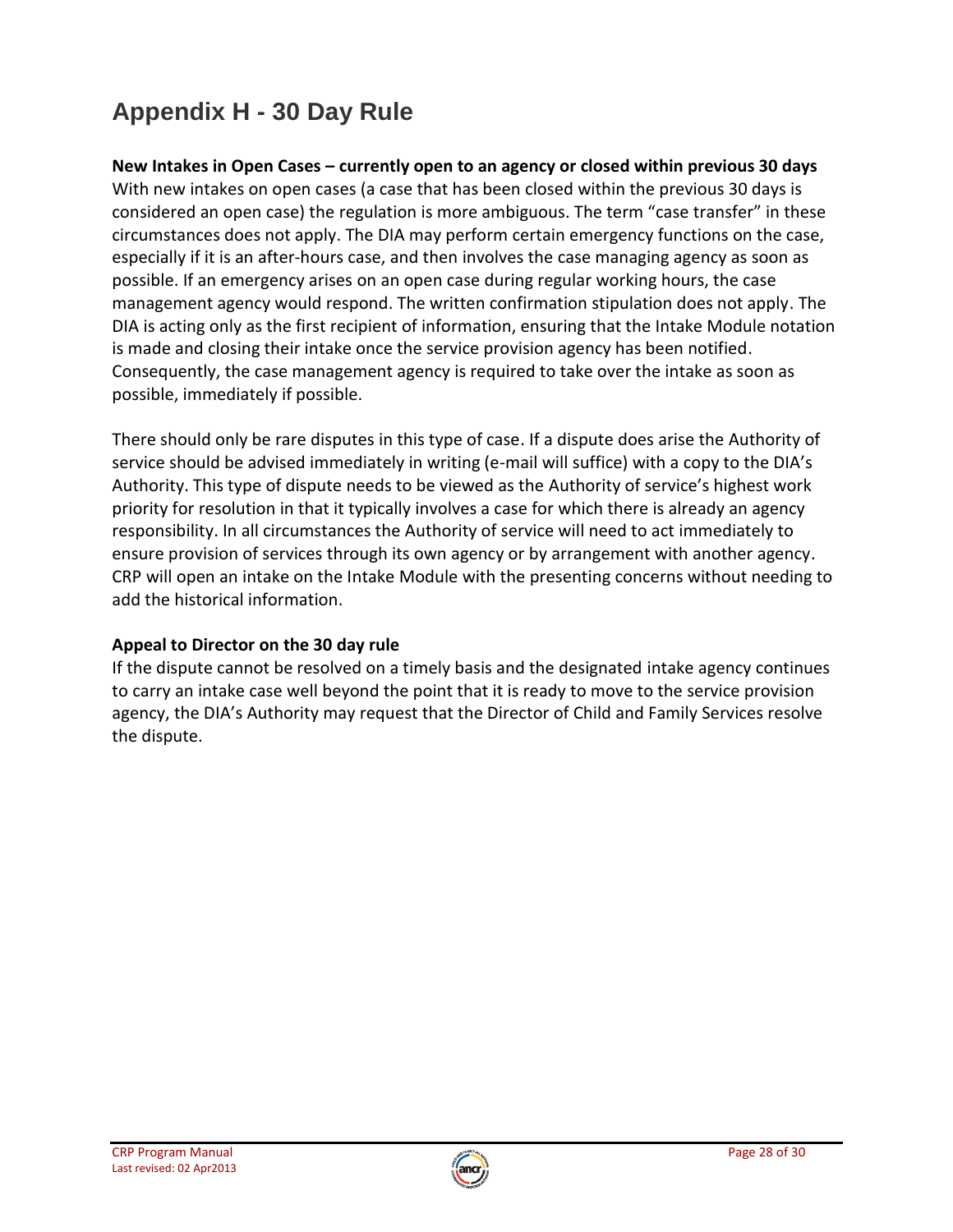# **Appendix I - Client Contact Policy**

| <b>Client Contact</b>                                                    | <b>Policy Category/Number</b> | PSD <sub>4</sub>       |
|--------------------------------------------------------------------------|-------------------------------|------------------------|
| <b>Responsible Authority: Associate Executive</b><br>Director of Service | Date Approved                 | May 7, 2012            |
|                                                                          | <b>Applicable to</b>          | <b>All Staff</b>       |
|                                                                          | <b>Created by</b>             | <b>Associate ED of</b> |
|                                                                          |                               | <b>Service</b>         |
|                                                                          | <b>Date Reviewed</b>          | Original               |
|                                                                          | <b>Date Revised</b>           | Original               |
|                                                                          | <b>Number of Pages</b>        | 2                      |

#### **1.0** Policy Statement

ANCR is mandated to provide intake services on all reported allegations of abuse and neglect and all other requests for service eligible under the CFS Act in our jurisdiction. Highly skilled social workers conduct safety and risk assessments, using consistent tools and processes, to determine the services the child and family require. Face to face contact is an essential component of ANCR's assessment and investigation processes.

#### **2.0 Legislative Base**

#### *Child and Family Services Act,* **Section 18.4 (1)**

Where an agency receives information that causes the agency to suspect that a child is in need of protection, the agency shall immediately investigate the matter and where, upon investigation, the agency concludes that the child is in need of protection, the agency shall take such further steps as are required by this Act or are prescribed by regulation or as the agency considers necessary for protection of the child.

#### **3.0 Child and Family Services Standards**

The Child and Family Services Standards Manual (Volume 1, Agency Standards, Chapter 1, Case Management, Introduction) outlines the following:

The nature and frequency of contact with children are governed by the potential risk to a child and the service provided. Intake workers and case managers must *see* a child, that is, have direct face-to-face contact, to ensure the child is safe and receives appropriate services in relation to the following case management and service activities:

- Conducting a safety assessment to determine if a child is or might be in need of protection.
- Apprehending a child in need of protection.
- Assessing the risk to and needs of the child to determine what agency services or interventions are required.